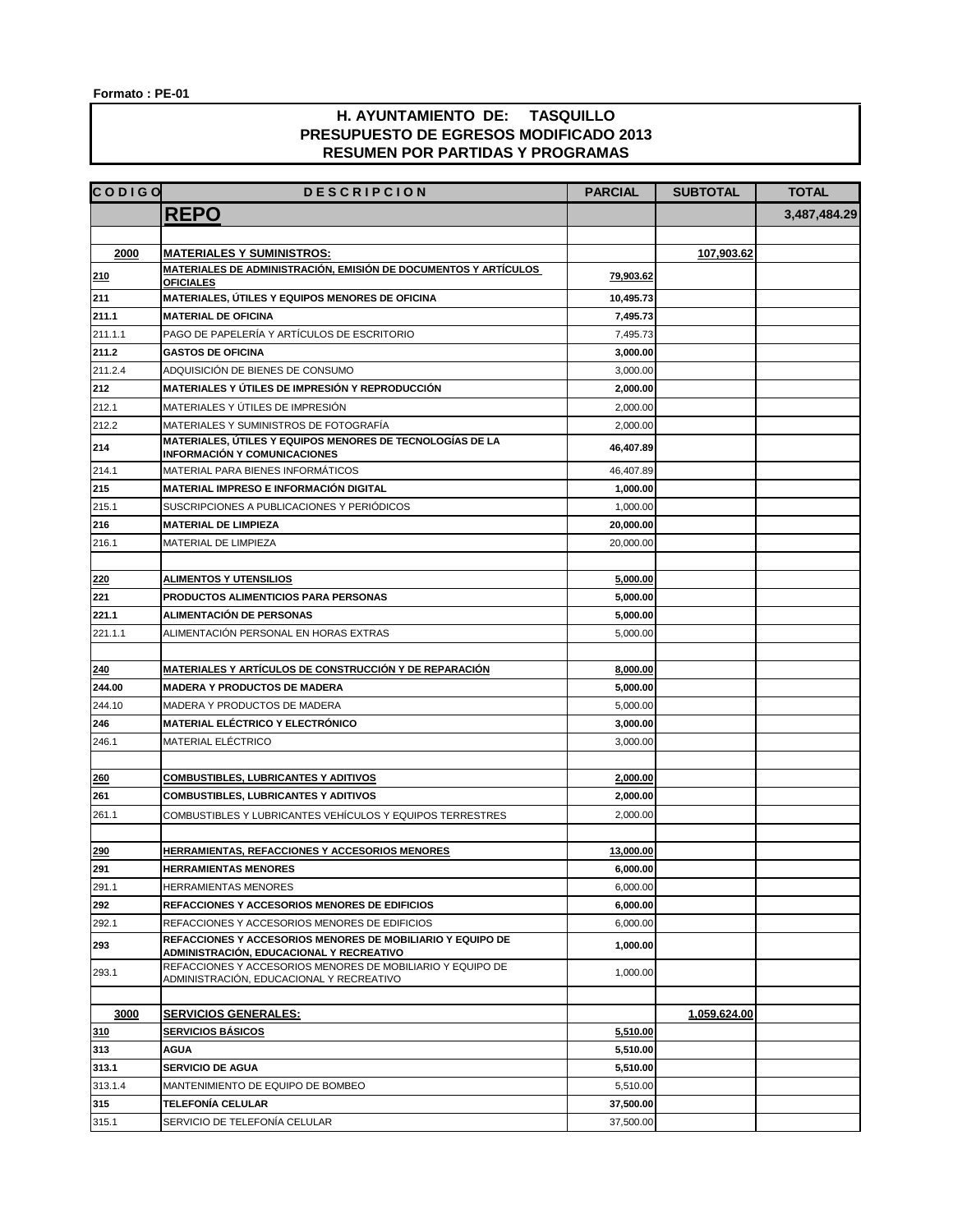| <b>CODIGO</b> | <b>DESCRIPCION</b>                                                                                            | <b>PARCIAL</b> | <b>SUBTOTAL</b> | <b>TOTAL</b> |
|---------------|---------------------------------------------------------------------------------------------------------------|----------------|-----------------|--------------|
| 318           | <b>SERVICIOS POSTALES Y TELEGRÁFICOS</b>                                                                      | 2,000.00       |                 |              |
| 318.1         | <b>SERVICIO POSTAL</b>                                                                                        | 2,000.00       |                 |              |
|               |                                                                                                               |                |                 |              |
| 320           | <b>SERVICIOS DE ARRENDAMIENTOS</b>                                                                            | 42,854.00      |                 |              |
| 322           | <b>ARRENDAMIENTO DE EDIFICIOS</b>                                                                             | 7,854.00       |                 |              |
| 322.1         | ARRENDAMIENTO DE EDIFICIOS                                                                                    | 7,854.00       |                 |              |
| 325           | ARRENDAMIENTO DE EQUIPO DE TRANSPORTE                                                                         | 20,000.00      |                 |              |
| 325.1         | SERVICIOS DE ARRENDAMIENTO DE VEHÍCULOS Y EQUIPO DE TRANSPORTE                                                | 20,000.00      |                 |              |
| 326           | ARRENDAMIENTO DE MAQUINARIA, OTROS EQUIPOS Y HERRAMIENTAS                                                     | 5,000.00       |                 |              |
| 326.1         | ARRENDAMIENTO DE MAQUINARIA Y EQUIPO                                                                          | 5,000.00       |                 |              |
| 329           | <b>OTROS ARRENDAMIENTOS</b>                                                                                   | 10,000.00      |                 |              |
| 329.1         | OTROS ARRENDAMIENTOS                                                                                          | 10,000.00      |                 |              |
|               |                                                                                                               |                |                 |              |
| 330           | SERVICIOS PROFESIONALES, CIENTÍFICOS, TÉCNICOS Y OTROS SERVICIOS                                              | 33,000.00      |                 |              |
| 331           | SERVICIOS LEGALES, DE CONTABILIDAD, AUDITORIA Y RELACIONADOS                                                  | 33,000.00      |                 |              |
| 331.1         | <b>SERVICIOS LEGALES</b>                                                                                      | 33,000.00      |                 |              |
| 336           | SERVICIOS DE APOYO ADMINISTRATIVO, FOTOCOPIADO E IMPRESIÓN                                                    | 18,760.00      |                 |              |
| 336.1         | SERVICIOS DE APOYO ADMINISTRATIVO. FOTOCOPIADO E IMPRESIÓN                                                    | 3,200.00       |                 |              |
| 336.2         | FORMAS VALORADAS                                                                                              | 15.560.00      |                 |              |
|               |                                                                                                               |                |                 |              |
| 340           | SERVICIOS FINANCIEROS, BANCARIOS Y COMERCIALES                                                                | 7,000.00       |                 |              |
| 347           | <b>FLETES Y MANIOBRAS</b>                                                                                     | 7,000.00       |                 |              |
| 347.1         | <b>FLETES Y MANIOBRAS</b>                                                                                     | 7.000.00       |                 |              |
|               |                                                                                                               |                |                 |              |
| 350           | SERVICIOS DE INSTALACIÓN, REPARACIÓN, MANTENIMIENTO Y CONSERVACIÓN                                            | 190,000.00     |                 |              |
| 351           | <b>CONSERVACIÓN Y MANTENIMIENTO MENOR DE INMUEBLES</b>                                                        | 10,000.00      |                 |              |
| 51.1          | <b>CONSERVACIÓN Y MANTENIMIENTO MENOR DE INMUEBLES</b>                                                        | 10,000.00      |                 |              |
| 351.1.4       | REHABILITACIÓN Y MANTENIMIENTO DE OFICINAS                                                                    | 10,000.00      |                 |              |
| 351.1.6       | REPARACIÓN Y MANTENIMIENTO DE EDIFICIOS MUNICIPALES                                                           |                |                 |              |
| 352           | INSTALACIÓN, REPARACIÓN Y MANTENIMIENTO DE MOBILIARIO Y EQUIPO DE<br>ADMINISTRACIÓN, EDUCACIONAL Y RECREATIVO | 10,000.00      |                 |              |
| 352.1         | MANTENIMIENTO DE MOBILIARIO Y EQUIPO DE ADMINISTRACIÓN                                                        | 10,000.00      |                 |              |
| 353           | INSTALACIÓN, REPARACIÓN Y MANTENIMIENTO DE EQUIPO DE CÓMPUTO Y<br>TECNOLOGÍAS DE LA INFORMACIÓN               | 20,000.00      |                 |              |
| 353.1         | MANTENIMIENTO DE BIENES INFORMÁTICOS                                                                          | 20,000.00      |                 |              |
| 355           | REPARACIÓN Y MANTENIMIENTO DE EQUIPO DE TRANSPORTE                                                            | 80,000.00      |                 |              |
| 355.1         | <b>MANTENIMIENTO DE VEHÍCULOS</b>                                                                             | 80,000.00      |                 |              |
| 355.1.1       | REPARACIÓN Y MANTENIMIENTO DEL PARQUE VEHICULAR                                                               | 40,000.00      |                 |              |
| 355.1.2       | REPARACIÓN Y MANTENIMIENTO DE CAMIÓN COMPACTADOR                                                              | 40,000.00      |                 |              |
| 357           | INSTALACIÓN. REPARACIÓN Y MANTENIMIENTO DE MAQUINARIA Y OTROS<br><b>EQUIPOS Y HERRAMIENTA</b>                 | 65,000.00      |                 |              |
| 357.1         | MANTENIMIENTO DE MAQUINARIA Y EQUIPO                                                                          | 65,000.00      |                 |              |
| 357.1.1       | MANTENIMIENTO DE MAQUINARIA Y EQUIPO                                                                          | 60,000.00      |                 |              |
| 357.3         | MANTENIMIENTO DE SEÑALIZACIONES                                                                               | 5,000.00       |                 |              |
| 359           | SERVICIOS DE JARDINERÍA Y FUMIGACIÓN                                                                          | 5,000.00       |                 |              |
| 359.1         | SERVICIOS DE JARDINERÍA Y FUMIGACIÓN                                                                          | 5,000.00       |                 |              |
| 359.1.1       | REPARACIÓN Y MANTENIMIENTO DE PARQUES Y JARDINES                                                              | 5,000.00       |                 |              |
|               |                                                                                                               |                |                 |              |
| 360           | SERVICIOS DE COMUNICACIÓN SOCIAL Y PUBLICIDAD                                                                 | 22,000.00      |                 |              |
| 361           | DIFUSIÓN POR RADIO, TELEVISIÓN Y OTROS MEDIOS DE MENSAJES SOBRE<br>PROGRAMAS DE ACTIVIDADES GUBERNAMENTALES   | 22,000.00      |                 |              |
| 361.1         | DIFUSIÓN DE PROGRAMAS Y ACTIVIDADES GUBERNAMENTALES                                                           | 2,000.00       |                 |              |
| 5.1.3.6.361.2 | IMPRESIONES Y PUBLICACIONES OFICIALES                                                                         | 20,000.00      |                 |              |
|               |                                                                                                               |                |                 |              |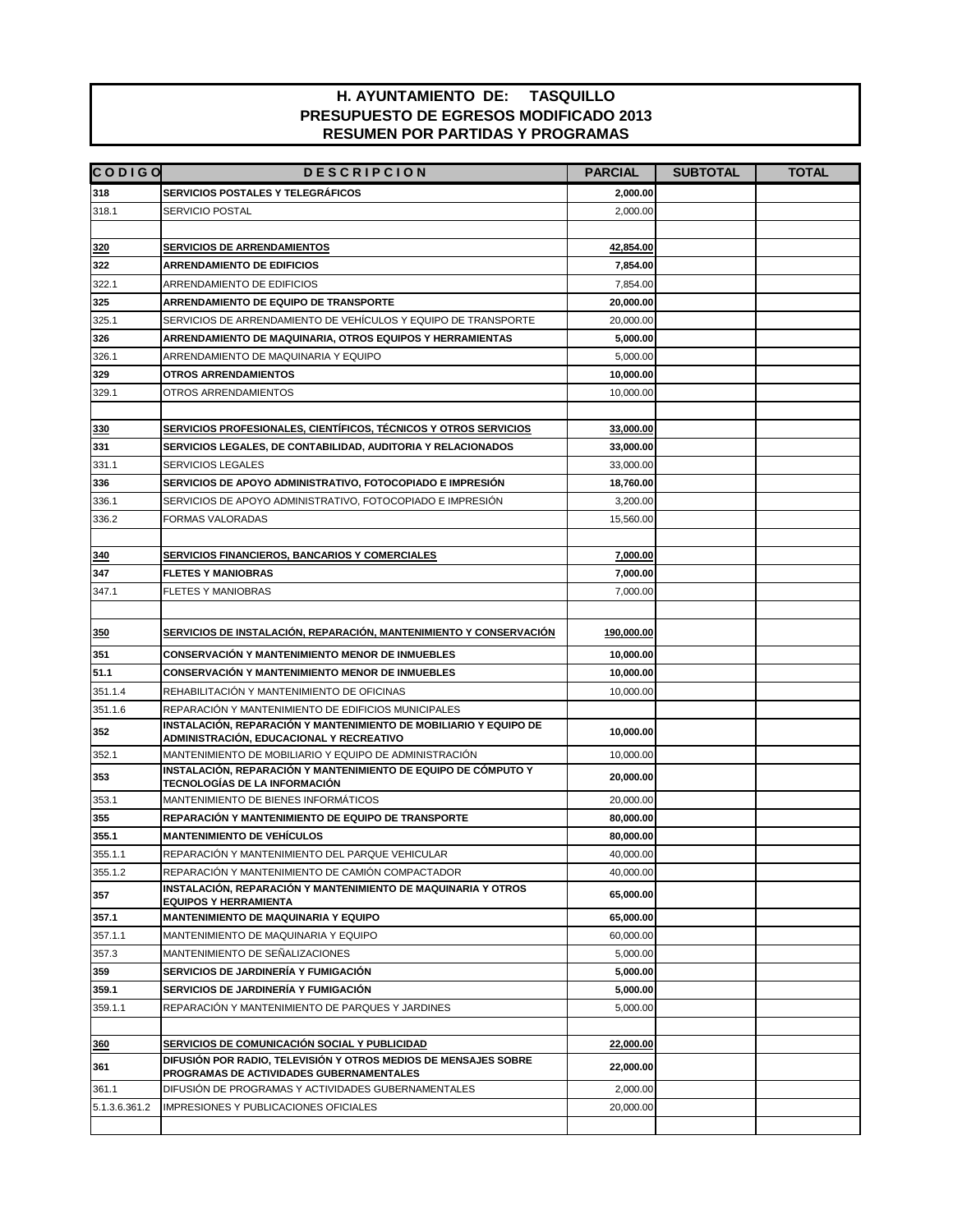| <b>CODIGO</b>      | <b>DESCRIPCION</b>                                                                                        | <b>PARCIAL</b>          | <b>SUBTOTAL</b> | <b>TOTAL</b> |
|--------------------|-----------------------------------------------------------------------------------------------------------|-------------------------|-----------------|--------------|
| 370                | <b>SERVICIOS DE TRASLADO Y VIÁTICOS</b>                                                                   | 1,000.00                |                 |              |
| 375                | <b>VIÁTICOS EN EL PAÍS</b>                                                                                | 1,000.00                |                 |              |
| 375.1              | VIÁTICOS EN EL PAÍS                                                                                       | 1,000.00                |                 |              |
|                    |                                                                                                           |                         |                 |              |
| 380                | <b>SERVICIOS OFICIALES</b>                                                                                | 700,000.00              |                 |              |
| 381                | <b>GASTOS DE CEREMONIAL</b>                                                                               | 30,000.00               |                 |              |
| 381.1              | <b>GASTOS DE CEREMONIAL</b>                                                                               | 30,000.00               |                 |              |
| 382                | GASTOS DE ORDEN SOCIAL Y CULTURAL                                                                         | 670,000.00              |                 |              |
| 382.1              | <b>GASTOS DE ORDEN SOCIAL</b>                                                                             | 420,000.00              |                 |              |
| 382.2              | <b>EVENTOS CULTURALES</b>                                                                                 | 250,000.00              |                 |              |
|                    |                                                                                                           |                         |                 |              |
| 4000               | TRANSFERENCIAS, ASIGNACIONES, SUBSIDIOS Y OTRAS AYUDAS:                                                   |                         | 1,565,000.00    |              |
| 440                | <b>AYUDAS SOCIALES A PERSONAS</b>                                                                         | 1,565,000.00            |                 |              |
| 441                | <b>AYUDAS SOCIALES A PERSONAS</b>                                                                         | 1,220,000.00            |                 |              |
| 441.1              | <b>AYUDAS SOCIALES A PERSONAS</b>                                                                         | 1,220,000.00            |                 |              |
| 441.1.1            | APOYOS A COMUNIDADES                                                                                      | 700,000.00              |                 |              |
| 441.1.2            | APOYOS A DEPORTE                                                                                          | 170,000.00              |                 |              |
| 441.1.3            | APOYOS FUNERARIOS                                                                                         | 100,000.00              |                 |              |
| 441.1.4            | APOYOS SECTOR SALUD Y CONTROL CANINO                                                                      | 100,000.00              |                 |              |
| 441.1.5            | APOYO AL SECTOR AGRÍCOLA                                                                                  | 130,000.00              |                 |              |
| 441.1.6            | APOYO A PROYECTOS PRODUCTIVOS                                                                             | 20,000.00               |                 |              |
| 443                | AYUDAS SOCIALES A INSTITUCIONES DE ENSEÑANZA                                                              | 335,000.00              |                 |              |
| 443.1              | AYUDAS SOCIALES A INSTITUCIONES DE ENSEÑANZA<br>APOYO A LA EDUCACIÓN                                      | 335,000.00              |                 |              |
| 443.1.1<br>443.1.2 | APOYO A BIBLIOTECAS                                                                                       | 300,000.00<br>35,000.00 |                 |              |
| 446                | AYUDAS SOCIALES A COOPERATIVAS                                                                            | 10,000.00               |                 |              |
| 446.1              | AYUDAS SOCIALES A COOPERATIVAS                                                                            | 10,000.00               |                 |              |
|                    |                                                                                                           |                         |                 |              |
| 5000               | <b>BIENES MUEBLES, INMUEBLES E INTANGIBLES:</b>                                                           |                         | 173,194.40      |              |
| 510                | <b>MOBILIARIO Y EQUIPO DE ADMINISTRACIÓN</b>                                                              | 173,194.40              |                 |              |
| 511                | <b>MUEBLES DE OFICINA Y ESTANTERÍA</b>                                                                    | 45,194.40               |                 |              |
| 511.1              | MUEBLES DE OFICINA Y ESTANTERÍA                                                                           | 45,194.40               |                 |              |
| 590                | <b>ACTIVOS INTANGIBLES</b>                                                                                | 128,000.00              |                 |              |
| 591                | <b>SOFTWARE</b>                                                                                           | 128,000.00              |                 |              |
| 591.1              | <b>SOFTWARE</b>                                                                                           | 128,000.00              |                 |              |
| 591.1.1            | ADQUISICIÓN DE SOFTWARE DE SISTEMA DE CONTABILIDAD                                                        | 128,000.00              |                 |              |
|                    |                                                                                                           |                         |                 |              |
| 6000               | <b>INVERSIÓN PÚBLICA:</b>                                                                                 |                         | 581,762.27      |              |
| 610                | OBRA PÚBLICA EN BIENES DE DOMINIO PÚBLICO                                                                 | 183,739.51              |                 |              |
| 614                | DIVISIÓN DE TERRENOS Y CONSTRUCCIÓN DE OBRAS DE URBANIZACIÓN                                              | 183,739.51              |                 |              |
| 614.1              | DIVISIÓN DE TERRENOS Y CONSTRUCCIÓN DE OBRAS DE URBANIZACIÓN                                              | 183,739.51              |                 |              |
| 614.1.1.1          | REPARACIÓN Y MANTENIMIENTO DE ALUMBRADO PÚBLICO                                                           | 2,923.01                |                 |              |
| 614.1.1.2          | COMPLEMENTO OBRA DE MEJORAMIENTO URBANO DEL CENTRO HISTORICO DE<br><b>TASQUILLO</b>                       | 6,312.48                |                 |              |
| 614.1.1.3          | OBRA CIVIL PARA LINEA SUBTERRANEA DE ELECTRIFICACION EN ELPRIMER<br>CUADRO DEL CENTRO HISTORICO MUNICIPAL | 174,504.02              |                 |              |
| 612.1.1            | EDIFICACION NO HABITACIONAL                                                                               | 398,022.76              |                 |              |
| 612.1.1.1          | CONSTRUCCION DE AULA EN COLEGIO DE BACHILLERES DEL ESTADO DE<br>HIDALGO PLANTEL TASQUILLO                 | 302,022.76              |                 |              |
| 612.1.1.2          | CONSTRUCCION DE SANITARIOS PUBLICOS DE LA DELEGACION DEL BARRIO DE<br>CALVARIO BAJO                       | 41,000.00               |                 |              |
| 612.1.1.3          | CONSTRUCCION DE TECHADO DE 2 GRADAS Y MALLA PROTECCION EN LA<br>CANCHA DE LA COMUNIDAD DE EL EPAZOTE      | 40,000.00               |                 |              |
| 612.1.1.4          | CONSTRUCCION DE LOZA EN EL JARDIN DE NINOS DE LA COMUNIDAD DE DANGHU                                      | 15,000.00               |                 |              |
|                    |                                                                                                           |                         |                 |              |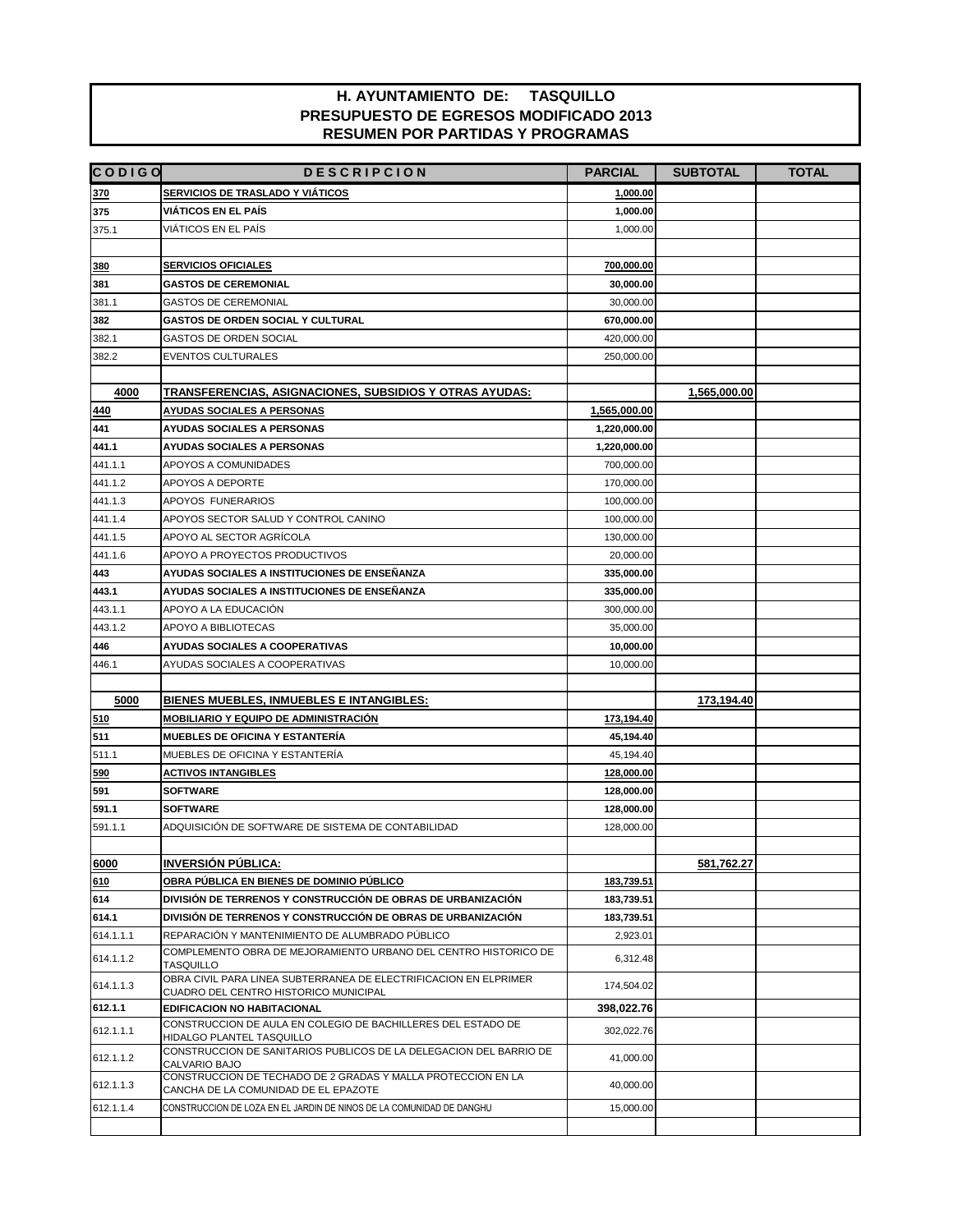| <b>FUPO</b><br>16,746,170.00<br><b>SERVICIOS PERSONALES:</b><br>1000<br>10,396,668.80<br>110<br>REMUNERACIONES AL PERSONAL DE CARACTER PERMANENTE<br>111<br><b>DIETAS</b><br>1,098,000.00<br>111.1<br><b>DIETAS</b><br>1,098,000.00<br>111.1.1<br>H.ASAMBLEA MUNICIPAL<br>1,098,000.00<br>113<br>SUELDOS BASE AL PERSONAL DE CARACTER PERMANENTE<br>113.1<br><b>SUELDOS</b><br>4,587,864.00<br>113.1.1<br><b>PRESIDENCIA</b><br>374,040.00<br>113.1.2<br>CONTRALORIA MUNICIPAL<br>61,200.00<br>113.1.3<br><b>TESORERIA MUNICIPAL</b><br>453,600.00<br>113.1.4<br>SECRETARIA MUNICIPAL<br>163,800.00<br>113.1.5<br>DESARROLLO ECONOMICO<br>151,200.00<br>113.1.6<br>DESARROLLO SOCIAL<br>129,600.00<br>113.1.7<br>CONCILIADOR MUNICIPAL<br>100,800.00<br>113.1.8<br>OBRAS PUBLICAS<br>405,000.00<br>113.1.9<br>REGISTRO CIVIL<br>151,200.00<br>113.1.10<br><b>CORREOS</b><br>72,000.00<br>113.1.11<br>ECOLOGIA Y MEDIO AMBIENTE<br>86,400.00<br>113.1.12<br>SERVICIOS MUNICIPALES<br>993,168.00<br>113.1.13<br>REGLAMENTOS Y ESPECTACULOS<br>118,800.00<br>113.1.14<br>SISTEMA DE AGUA POTABLE<br>392,400.00<br>113.1.15<br>RECAUDACION DE RENTAS<br>122,400.00<br>113.1.16<br><b>ASESOR JURIDICO</b><br>54,000.00<br>113.1.17<br>COMUNICACIÓN SOCIAL<br>86,400.00<br>113.1.18<br>CASA DE LA CULTURA<br>54,000.00<br>113.1.19<br>157,416.00<br><b>BIBLIOTECAS</b><br>113.1.20<br>INSTITUTO DE LA MUJER<br>109,800.00<br>113.1.21<br><b>TURISMO</b><br>86,400.00<br>113.1.22<br><b>DEPORTES</b><br>210,240.00<br>113.1.23<br><b>INFORMATICA</b><br>54,000.00<br><b>PRIMA VACACIONAL</b><br>113.3<br>71,074.00<br>PAGO DE PRIMA VACACIONAL A PERSONAL DE PRESIDENCIA<br>113.3.1<br>71,074.00<br>947,746.80<br>113.4<br><b>AGUINALDO</b><br>113.4.1<br>H ASAMBLEA MUNICIPAL<br>183,000.00<br>113.4.2<br>PRESIDENCIA MUNICIPAL<br>62,340.00<br>113.4.3<br>CONTRALORIA MUNICIPAL<br>10,200.00<br>113.4.4<br><b>TESORERIA MUNICIPAL</b><br>75,600.00<br>113.4.5<br>SECRETARIA MUNICIPAL<br>27,300.00<br>113.4.6<br>DESARROLLO ECONOMICO<br>25,200.00<br>113.4.7<br>DESARROLLO SOCIAL<br>21,600.00<br>113.4.8<br>CONCILIADOR MUNICIPAL<br>16,800.00<br>113.4.9<br>OBRAS PUBLICAS<br>67,500.00<br>113.4.10<br>REGISTRO CIVIL<br>25,200.00<br>113.4.11<br><b>CORREOS</b><br>12,000.00 | <b>CODIGO</b> | <b>DESCRIPCION</b>        | <b>PARCIAL</b> | <b>SUBTOTAL</b> | <b>TOTAL</b> |
|-----------------------------------------------------------------------------------------------------------------------------------------------------------------------------------------------------------------------------------------------------------------------------------------------------------------------------------------------------------------------------------------------------------------------------------------------------------------------------------------------------------------------------------------------------------------------------------------------------------------------------------------------------------------------------------------------------------------------------------------------------------------------------------------------------------------------------------------------------------------------------------------------------------------------------------------------------------------------------------------------------------------------------------------------------------------------------------------------------------------------------------------------------------------------------------------------------------------------------------------------------------------------------------------------------------------------------------------------------------------------------------------------------------------------------------------------------------------------------------------------------------------------------------------------------------------------------------------------------------------------------------------------------------------------------------------------------------------------------------------------------------------------------------------------------------------------------------------------------------------------------------------------------------------------------------------------------------------------------------------------------------------------------------------------------------------------------------------------------------------------------------------------------------------------------------------------------------------------------------------------------------------------------|---------------|---------------------------|----------------|-----------------|--------------|
|                                                                                                                                                                                                                                                                                                                                                                                                                                                                                                                                                                                                                                                                                                                                                                                                                                                                                                                                                                                                                                                                                                                                                                                                                                                                                                                                                                                                                                                                                                                                                                                                                                                                                                                                                                                                                                                                                                                                                                                                                                                                                                                                                                                                                                                                             |               |                           |                |                 |              |
|                                                                                                                                                                                                                                                                                                                                                                                                                                                                                                                                                                                                                                                                                                                                                                                                                                                                                                                                                                                                                                                                                                                                                                                                                                                                                                                                                                                                                                                                                                                                                                                                                                                                                                                                                                                                                                                                                                                                                                                                                                                                                                                                                                                                                                                                             |               |                           |                |                 |              |
|                                                                                                                                                                                                                                                                                                                                                                                                                                                                                                                                                                                                                                                                                                                                                                                                                                                                                                                                                                                                                                                                                                                                                                                                                                                                                                                                                                                                                                                                                                                                                                                                                                                                                                                                                                                                                                                                                                                                                                                                                                                                                                                                                                                                                                                                             |               |                           |                |                 |              |
|                                                                                                                                                                                                                                                                                                                                                                                                                                                                                                                                                                                                                                                                                                                                                                                                                                                                                                                                                                                                                                                                                                                                                                                                                                                                                                                                                                                                                                                                                                                                                                                                                                                                                                                                                                                                                                                                                                                                                                                                                                                                                                                                                                                                                                                                             |               |                           |                |                 |              |
|                                                                                                                                                                                                                                                                                                                                                                                                                                                                                                                                                                                                                                                                                                                                                                                                                                                                                                                                                                                                                                                                                                                                                                                                                                                                                                                                                                                                                                                                                                                                                                                                                                                                                                                                                                                                                                                                                                                                                                                                                                                                                                                                                                                                                                                                             |               |                           |                |                 |              |
|                                                                                                                                                                                                                                                                                                                                                                                                                                                                                                                                                                                                                                                                                                                                                                                                                                                                                                                                                                                                                                                                                                                                                                                                                                                                                                                                                                                                                                                                                                                                                                                                                                                                                                                                                                                                                                                                                                                                                                                                                                                                                                                                                                                                                                                                             |               |                           |                |                 |              |
|                                                                                                                                                                                                                                                                                                                                                                                                                                                                                                                                                                                                                                                                                                                                                                                                                                                                                                                                                                                                                                                                                                                                                                                                                                                                                                                                                                                                                                                                                                                                                                                                                                                                                                                                                                                                                                                                                                                                                                                                                                                                                                                                                                                                                                                                             |               |                           |                |                 |              |
|                                                                                                                                                                                                                                                                                                                                                                                                                                                                                                                                                                                                                                                                                                                                                                                                                                                                                                                                                                                                                                                                                                                                                                                                                                                                                                                                                                                                                                                                                                                                                                                                                                                                                                                                                                                                                                                                                                                                                                                                                                                                                                                                                                                                                                                                             |               |                           |                |                 |              |
|                                                                                                                                                                                                                                                                                                                                                                                                                                                                                                                                                                                                                                                                                                                                                                                                                                                                                                                                                                                                                                                                                                                                                                                                                                                                                                                                                                                                                                                                                                                                                                                                                                                                                                                                                                                                                                                                                                                                                                                                                                                                                                                                                                                                                                                                             |               |                           |                |                 |              |
|                                                                                                                                                                                                                                                                                                                                                                                                                                                                                                                                                                                                                                                                                                                                                                                                                                                                                                                                                                                                                                                                                                                                                                                                                                                                                                                                                                                                                                                                                                                                                                                                                                                                                                                                                                                                                                                                                                                                                                                                                                                                                                                                                                                                                                                                             |               |                           |                |                 |              |
|                                                                                                                                                                                                                                                                                                                                                                                                                                                                                                                                                                                                                                                                                                                                                                                                                                                                                                                                                                                                                                                                                                                                                                                                                                                                                                                                                                                                                                                                                                                                                                                                                                                                                                                                                                                                                                                                                                                                                                                                                                                                                                                                                                                                                                                                             |               |                           |                |                 |              |
|                                                                                                                                                                                                                                                                                                                                                                                                                                                                                                                                                                                                                                                                                                                                                                                                                                                                                                                                                                                                                                                                                                                                                                                                                                                                                                                                                                                                                                                                                                                                                                                                                                                                                                                                                                                                                                                                                                                                                                                                                                                                                                                                                                                                                                                                             |               |                           |                |                 |              |
|                                                                                                                                                                                                                                                                                                                                                                                                                                                                                                                                                                                                                                                                                                                                                                                                                                                                                                                                                                                                                                                                                                                                                                                                                                                                                                                                                                                                                                                                                                                                                                                                                                                                                                                                                                                                                                                                                                                                                                                                                                                                                                                                                                                                                                                                             |               |                           |                |                 |              |
|                                                                                                                                                                                                                                                                                                                                                                                                                                                                                                                                                                                                                                                                                                                                                                                                                                                                                                                                                                                                                                                                                                                                                                                                                                                                                                                                                                                                                                                                                                                                                                                                                                                                                                                                                                                                                                                                                                                                                                                                                                                                                                                                                                                                                                                                             |               |                           |                |                 |              |
|                                                                                                                                                                                                                                                                                                                                                                                                                                                                                                                                                                                                                                                                                                                                                                                                                                                                                                                                                                                                                                                                                                                                                                                                                                                                                                                                                                                                                                                                                                                                                                                                                                                                                                                                                                                                                                                                                                                                                                                                                                                                                                                                                                                                                                                                             |               |                           |                |                 |              |
|                                                                                                                                                                                                                                                                                                                                                                                                                                                                                                                                                                                                                                                                                                                                                                                                                                                                                                                                                                                                                                                                                                                                                                                                                                                                                                                                                                                                                                                                                                                                                                                                                                                                                                                                                                                                                                                                                                                                                                                                                                                                                                                                                                                                                                                                             |               |                           |                |                 |              |
|                                                                                                                                                                                                                                                                                                                                                                                                                                                                                                                                                                                                                                                                                                                                                                                                                                                                                                                                                                                                                                                                                                                                                                                                                                                                                                                                                                                                                                                                                                                                                                                                                                                                                                                                                                                                                                                                                                                                                                                                                                                                                                                                                                                                                                                                             |               |                           |                |                 |              |
|                                                                                                                                                                                                                                                                                                                                                                                                                                                                                                                                                                                                                                                                                                                                                                                                                                                                                                                                                                                                                                                                                                                                                                                                                                                                                                                                                                                                                                                                                                                                                                                                                                                                                                                                                                                                                                                                                                                                                                                                                                                                                                                                                                                                                                                                             |               |                           |                |                 |              |
|                                                                                                                                                                                                                                                                                                                                                                                                                                                                                                                                                                                                                                                                                                                                                                                                                                                                                                                                                                                                                                                                                                                                                                                                                                                                                                                                                                                                                                                                                                                                                                                                                                                                                                                                                                                                                                                                                                                                                                                                                                                                                                                                                                                                                                                                             |               |                           |                |                 |              |
|                                                                                                                                                                                                                                                                                                                                                                                                                                                                                                                                                                                                                                                                                                                                                                                                                                                                                                                                                                                                                                                                                                                                                                                                                                                                                                                                                                                                                                                                                                                                                                                                                                                                                                                                                                                                                                                                                                                                                                                                                                                                                                                                                                                                                                                                             |               |                           |                |                 |              |
|                                                                                                                                                                                                                                                                                                                                                                                                                                                                                                                                                                                                                                                                                                                                                                                                                                                                                                                                                                                                                                                                                                                                                                                                                                                                                                                                                                                                                                                                                                                                                                                                                                                                                                                                                                                                                                                                                                                                                                                                                                                                                                                                                                                                                                                                             |               |                           |                |                 |              |
|                                                                                                                                                                                                                                                                                                                                                                                                                                                                                                                                                                                                                                                                                                                                                                                                                                                                                                                                                                                                                                                                                                                                                                                                                                                                                                                                                                                                                                                                                                                                                                                                                                                                                                                                                                                                                                                                                                                                                                                                                                                                                                                                                                                                                                                                             |               |                           |                |                 |              |
|                                                                                                                                                                                                                                                                                                                                                                                                                                                                                                                                                                                                                                                                                                                                                                                                                                                                                                                                                                                                                                                                                                                                                                                                                                                                                                                                                                                                                                                                                                                                                                                                                                                                                                                                                                                                                                                                                                                                                                                                                                                                                                                                                                                                                                                                             |               |                           |                |                 |              |
|                                                                                                                                                                                                                                                                                                                                                                                                                                                                                                                                                                                                                                                                                                                                                                                                                                                                                                                                                                                                                                                                                                                                                                                                                                                                                                                                                                                                                                                                                                                                                                                                                                                                                                                                                                                                                                                                                                                                                                                                                                                                                                                                                                                                                                                                             |               |                           |                |                 |              |
|                                                                                                                                                                                                                                                                                                                                                                                                                                                                                                                                                                                                                                                                                                                                                                                                                                                                                                                                                                                                                                                                                                                                                                                                                                                                                                                                                                                                                                                                                                                                                                                                                                                                                                                                                                                                                                                                                                                                                                                                                                                                                                                                                                                                                                                                             |               |                           |                |                 |              |
|                                                                                                                                                                                                                                                                                                                                                                                                                                                                                                                                                                                                                                                                                                                                                                                                                                                                                                                                                                                                                                                                                                                                                                                                                                                                                                                                                                                                                                                                                                                                                                                                                                                                                                                                                                                                                                                                                                                                                                                                                                                                                                                                                                                                                                                                             |               |                           |                |                 |              |
|                                                                                                                                                                                                                                                                                                                                                                                                                                                                                                                                                                                                                                                                                                                                                                                                                                                                                                                                                                                                                                                                                                                                                                                                                                                                                                                                                                                                                                                                                                                                                                                                                                                                                                                                                                                                                                                                                                                                                                                                                                                                                                                                                                                                                                                                             |               |                           |                |                 |              |
|                                                                                                                                                                                                                                                                                                                                                                                                                                                                                                                                                                                                                                                                                                                                                                                                                                                                                                                                                                                                                                                                                                                                                                                                                                                                                                                                                                                                                                                                                                                                                                                                                                                                                                                                                                                                                                                                                                                                                                                                                                                                                                                                                                                                                                                                             |               |                           |                |                 |              |
|                                                                                                                                                                                                                                                                                                                                                                                                                                                                                                                                                                                                                                                                                                                                                                                                                                                                                                                                                                                                                                                                                                                                                                                                                                                                                                                                                                                                                                                                                                                                                                                                                                                                                                                                                                                                                                                                                                                                                                                                                                                                                                                                                                                                                                                                             |               |                           |                |                 |              |
|                                                                                                                                                                                                                                                                                                                                                                                                                                                                                                                                                                                                                                                                                                                                                                                                                                                                                                                                                                                                                                                                                                                                                                                                                                                                                                                                                                                                                                                                                                                                                                                                                                                                                                                                                                                                                                                                                                                                                                                                                                                                                                                                                                                                                                                                             |               |                           |                |                 |              |
|                                                                                                                                                                                                                                                                                                                                                                                                                                                                                                                                                                                                                                                                                                                                                                                                                                                                                                                                                                                                                                                                                                                                                                                                                                                                                                                                                                                                                                                                                                                                                                                                                                                                                                                                                                                                                                                                                                                                                                                                                                                                                                                                                                                                                                                                             |               |                           |                |                 |              |
|                                                                                                                                                                                                                                                                                                                                                                                                                                                                                                                                                                                                                                                                                                                                                                                                                                                                                                                                                                                                                                                                                                                                                                                                                                                                                                                                                                                                                                                                                                                                                                                                                                                                                                                                                                                                                                                                                                                                                                                                                                                                                                                                                                                                                                                                             |               |                           |                |                 |              |
|                                                                                                                                                                                                                                                                                                                                                                                                                                                                                                                                                                                                                                                                                                                                                                                                                                                                                                                                                                                                                                                                                                                                                                                                                                                                                                                                                                                                                                                                                                                                                                                                                                                                                                                                                                                                                                                                                                                                                                                                                                                                                                                                                                                                                                                                             |               |                           |                |                 |              |
|                                                                                                                                                                                                                                                                                                                                                                                                                                                                                                                                                                                                                                                                                                                                                                                                                                                                                                                                                                                                                                                                                                                                                                                                                                                                                                                                                                                                                                                                                                                                                                                                                                                                                                                                                                                                                                                                                                                                                                                                                                                                                                                                                                                                                                                                             |               |                           |                |                 |              |
|                                                                                                                                                                                                                                                                                                                                                                                                                                                                                                                                                                                                                                                                                                                                                                                                                                                                                                                                                                                                                                                                                                                                                                                                                                                                                                                                                                                                                                                                                                                                                                                                                                                                                                                                                                                                                                                                                                                                                                                                                                                                                                                                                                                                                                                                             |               |                           |                |                 |              |
|                                                                                                                                                                                                                                                                                                                                                                                                                                                                                                                                                                                                                                                                                                                                                                                                                                                                                                                                                                                                                                                                                                                                                                                                                                                                                                                                                                                                                                                                                                                                                                                                                                                                                                                                                                                                                                                                                                                                                                                                                                                                                                                                                                                                                                                                             |               |                           |                |                 |              |
|                                                                                                                                                                                                                                                                                                                                                                                                                                                                                                                                                                                                                                                                                                                                                                                                                                                                                                                                                                                                                                                                                                                                                                                                                                                                                                                                                                                                                                                                                                                                                                                                                                                                                                                                                                                                                                                                                                                                                                                                                                                                                                                                                                                                                                                                             |               |                           |                |                 |              |
|                                                                                                                                                                                                                                                                                                                                                                                                                                                                                                                                                                                                                                                                                                                                                                                                                                                                                                                                                                                                                                                                                                                                                                                                                                                                                                                                                                                                                                                                                                                                                                                                                                                                                                                                                                                                                                                                                                                                                                                                                                                                                                                                                                                                                                                                             |               |                           |                |                 |              |
|                                                                                                                                                                                                                                                                                                                                                                                                                                                                                                                                                                                                                                                                                                                                                                                                                                                                                                                                                                                                                                                                                                                                                                                                                                                                                                                                                                                                                                                                                                                                                                                                                                                                                                                                                                                                                                                                                                                                                                                                                                                                                                                                                                                                                                                                             |               |                           |                |                 |              |
|                                                                                                                                                                                                                                                                                                                                                                                                                                                                                                                                                                                                                                                                                                                                                                                                                                                                                                                                                                                                                                                                                                                                                                                                                                                                                                                                                                                                                                                                                                                                                                                                                                                                                                                                                                                                                                                                                                                                                                                                                                                                                                                                                                                                                                                                             |               |                           |                |                 |              |
|                                                                                                                                                                                                                                                                                                                                                                                                                                                                                                                                                                                                                                                                                                                                                                                                                                                                                                                                                                                                                                                                                                                                                                                                                                                                                                                                                                                                                                                                                                                                                                                                                                                                                                                                                                                                                                                                                                                                                                                                                                                                                                                                                                                                                                                                             |               |                           |                |                 |              |
|                                                                                                                                                                                                                                                                                                                                                                                                                                                                                                                                                                                                                                                                                                                                                                                                                                                                                                                                                                                                                                                                                                                                                                                                                                                                                                                                                                                                                                                                                                                                                                                                                                                                                                                                                                                                                                                                                                                                                                                                                                                                                                                                                                                                                                                                             |               |                           |                |                 |              |
|                                                                                                                                                                                                                                                                                                                                                                                                                                                                                                                                                                                                                                                                                                                                                                                                                                                                                                                                                                                                                                                                                                                                                                                                                                                                                                                                                                                                                                                                                                                                                                                                                                                                                                                                                                                                                                                                                                                                                                                                                                                                                                                                                                                                                                                                             |               |                           |                |                 |              |
|                                                                                                                                                                                                                                                                                                                                                                                                                                                                                                                                                                                                                                                                                                                                                                                                                                                                                                                                                                                                                                                                                                                                                                                                                                                                                                                                                                                                                                                                                                                                                                                                                                                                                                                                                                                                                                                                                                                                                                                                                                                                                                                                                                                                                                                                             |               |                           |                |                 |              |
|                                                                                                                                                                                                                                                                                                                                                                                                                                                                                                                                                                                                                                                                                                                                                                                                                                                                                                                                                                                                                                                                                                                                                                                                                                                                                                                                                                                                                                                                                                                                                                                                                                                                                                                                                                                                                                                                                                                                                                                                                                                                                                                                                                                                                                                                             |               |                           |                |                 |              |
|                                                                                                                                                                                                                                                                                                                                                                                                                                                                                                                                                                                                                                                                                                                                                                                                                                                                                                                                                                                                                                                                                                                                                                                                                                                                                                                                                                                                                                                                                                                                                                                                                                                                                                                                                                                                                                                                                                                                                                                                                                                                                                                                                                                                                                                                             |               |                           |                |                 |              |
|                                                                                                                                                                                                                                                                                                                                                                                                                                                                                                                                                                                                                                                                                                                                                                                                                                                                                                                                                                                                                                                                                                                                                                                                                                                                                                                                                                                                                                                                                                                                                                                                                                                                                                                                                                                                                                                                                                                                                                                                                                                                                                                                                                                                                                                                             |               |                           |                |                 |              |
|                                                                                                                                                                                                                                                                                                                                                                                                                                                                                                                                                                                                                                                                                                                                                                                                                                                                                                                                                                                                                                                                                                                                                                                                                                                                                                                                                                                                                                                                                                                                                                                                                                                                                                                                                                                                                                                                                                                                                                                                                                                                                                                                                                                                                                                                             | 113.4.12      | ECOLOGIA Y MEDIO AMBIENTE | 14,400.00      |                 |              |
| 113.4.13<br>SERVICIOS MUNICIPALES<br>165,526.80                                                                                                                                                                                                                                                                                                                                                                                                                                                                                                                                                                                                                                                                                                                                                                                                                                                                                                                                                                                                                                                                                                                                                                                                                                                                                                                                                                                                                                                                                                                                                                                                                                                                                                                                                                                                                                                                                                                                                                                                                                                                                                                                                                                                                             |               |                           |                |                 |              |
| 113.4.14<br>REGLAMENTOS Y ESPECTACULOS<br>19,800.00                                                                                                                                                                                                                                                                                                                                                                                                                                                                                                                                                                                                                                                                                                                                                                                                                                                                                                                                                                                                                                                                                                                                                                                                                                                                                                                                                                                                                                                                                                                                                                                                                                                                                                                                                                                                                                                                                                                                                                                                                                                                                                                                                                                                                         |               |                           |                |                 |              |
| 113.4.15<br>SISTEMA DE AGUA POTABLE<br>65,400.00                                                                                                                                                                                                                                                                                                                                                                                                                                                                                                                                                                                                                                                                                                                                                                                                                                                                                                                                                                                                                                                                                                                                                                                                                                                                                                                                                                                                                                                                                                                                                                                                                                                                                                                                                                                                                                                                                                                                                                                                                                                                                                                                                                                                                            |               |                           |                |                 |              |
| 113.4.16<br>RECAUDACION DE RENTAS<br>20,400.00                                                                                                                                                                                                                                                                                                                                                                                                                                                                                                                                                                                                                                                                                                                                                                                                                                                                                                                                                                                                                                                                                                                                                                                                                                                                                                                                                                                                                                                                                                                                                                                                                                                                                                                                                                                                                                                                                                                                                                                                                                                                                                                                                                                                                              |               |                           |                |                 |              |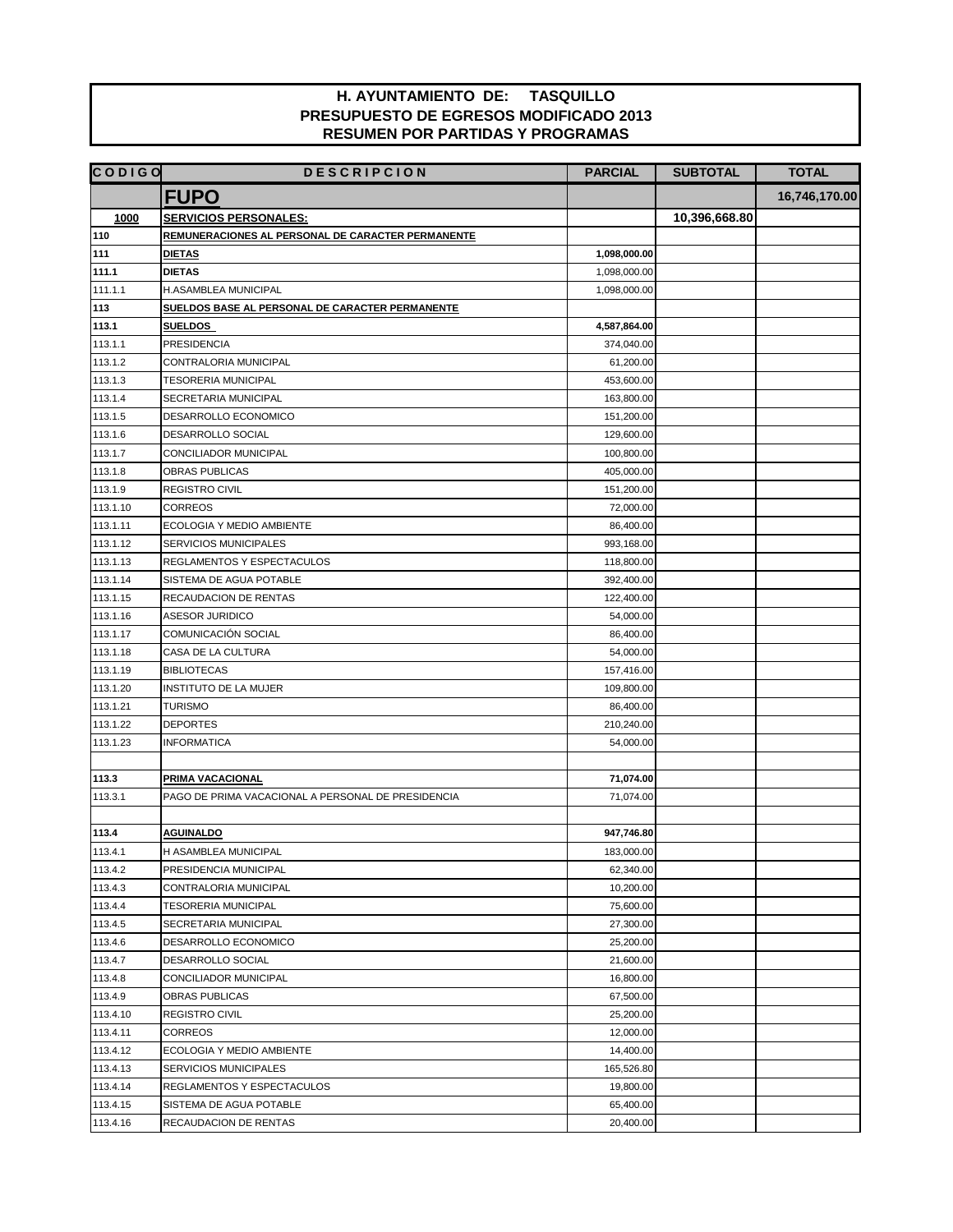| <b>CODIGO</b> | <b>DESCRIPCION</b>                   | <b>PARCIAL</b> | <b>SUBTOTAL</b> | <b>TOTAL</b> |
|---------------|--------------------------------------|----------------|-----------------|--------------|
| 113.4.17      | <b>ASEDOR JURIDICO</b>               | 9,000.00       |                 |              |
| 113.4.18      | COMUNICACIÓN SOCIAL                  | 14,400.00      |                 |              |
| 113.4.19      | CASA DE LA CULTURA                   | 9,000.00       |                 |              |
| 113.4.20      | <b>BIBLIOTECAS</b>                   | 26,340.00      |                 |              |
| 113.4.21      | INSTITUTO DE LA MUJER                | 18,300.00      |                 |              |
| 113.4.22      | <b>TURISMO</b>                       | 14,400.00      |                 |              |
| 113.4.23      | <b>DEPORTES</b>                      | 35,040.00      |                 |              |
| 113.4.24      | <b>INFORMATICA</b>                   | 9,000.00       |                 |              |
|               |                                      |                |                 |              |
| 122           | SUELDOS BASE AL PERSONAL EVENTUAL    | 40,000.00      |                 |              |
| 122.1         | SUELDOS BASE AL PERSONLA EVENTUAL    | 40,000.00      |                 |              |
|               |                                      |                |                 |              |
| 130           | <b>REM. ADICIONALES Y ESPECIALES</b> | 132,240.00     |                 |              |
| 130.1         | SUBSIDIO AL EMPLEO                   | 132,240.00     |                 |              |
| 130.1.1       | <b>PRESIDENCIA</b>                   | 1,440.00       |                 |              |
| 130.1.3       | SECRETARIA MUNICIPAL                 | 6,672.00       |                 |              |
| 130.1.4       | DESARROLLO ECONOMICO                 | 5,544.00       |                 |              |
| 130.1.5       | DESARROLLO SOCIAL                    | 1,848.00       |                 |              |
| 130.1.6       | CONCILIADOR MUNICIPAL                | 0.00           |                 |              |
| 130.1.7       | <b>OBRAS PUBLICAS</b>                | 3,696.00       |                 |              |
| 130.1.8       | <b>REGISTRO CIVIL</b>                | 5,544.00       |                 |              |
| 130.1.9       | <b>CORREOS</b>                       | 2,616.00       |                 |              |
| 130.1.10      | ECOLOGIA Y MEDIO AMBIENTE            | 1,440.00       |                 |              |
| 130.1.11      | SERVICIOS MUNICIPALES                | 53,328.00      |                 |              |
| 130.1.12      | REGLAMENTOS Y ESPECTACULOS           | 3,696.00       |                 |              |
| 130.1.13      | SISTEMA DE AGUA POTABLE              | 11,088.00      |                 |              |
| 130.1.14      | RECAUDACION DE RENTAS                | 1,848.00       |                 |              |
| 130.1.16      | COMUNICACIÓN SOCIAL                  | 1,848.00       |                 |              |
| 130.1.18      | <b>BIBLIOTECAS</b>                   | 15,504.00      |                 |              |
| 130.1.19      | INSTITUTO DE LA MUJER                | 4,824.00       |                 |              |
| 130.1.20      | <b>TURISMO</b>                       | 1,848.00       |                 |              |
| 130.1.21      | <b>DEPORTES</b>                      | 9,456.00       |                 |              |
|               |                                      |                |                 |              |
| 134           | <b>COMPENSACIONES</b>                | 2,754,744.00   |                 |              |
| 134.1         | <b>COMPENSACIONES</b>                | 2,754,744.00   |                 |              |
| 134.1.1       | H ASAMBLEA MUNICIPAL                 | 477,312.00     |                 |              |
| 134.1.2       | PRESIDENCIA MUNICIPAL                | 246,168.00     |                 |              |
| 134.1.3       | CONTRALORIA MUNICIPAL                | 19,200.00      |                 |              |
| 134.1.4       | <b>TESORERIA MUNICIPAL</b>           | 243,144.00     |                 |              |
| 134.1.5       | SECRETARIA MUNICIPAL                 | 127,944.00     |                 |              |
| 134.1.6       | DESARROLLO ECONOMICO                 | 61,872.00      |                 |              |
| 134.1.7       | DESARROLLO SOCIAL                    | 58,920.00      |                 |              |
| 134.1.8       | CONCILIADOR MUNICIPAL                | 62,592.00      |                 |              |
| 134.1.9       | OBRAS PUBLICAS                       | 196,896.00     |                 |              |
| 134.1.10      | <b>REGISTRO CIVIL</b>                | 61,872.00      |                 |              |
| 134.1.11      | CORREOS                              | 28,584.00      |                 |              |
| 134.1.12      | ECOLOGIA Y MEDIO AMBIENTE            | 39,576.00      |                 |              |
| 134.1.13      | SERVICIOS MUNICIPALES                | 434,160.00     |                 |              |
| 134.1.14      | REGLAMENTOS Y ESPECTACULOS           | 48,120.00      |                 |              |
| 134.1.15      | SISTEMA DE AGUA POTABLE              | 205,392.00     |                 |              |
| 134.1.16      | RECAUDACION DE RENTAS                | 58,584.00      |                 |              |
| 134.1.17      | ASESOR JURIDICO                      | 66,696.00      |                 |              |
| 134.1.18      | COMUNICACIÓN SOCIAL                  | 34,368.00      |                 |              |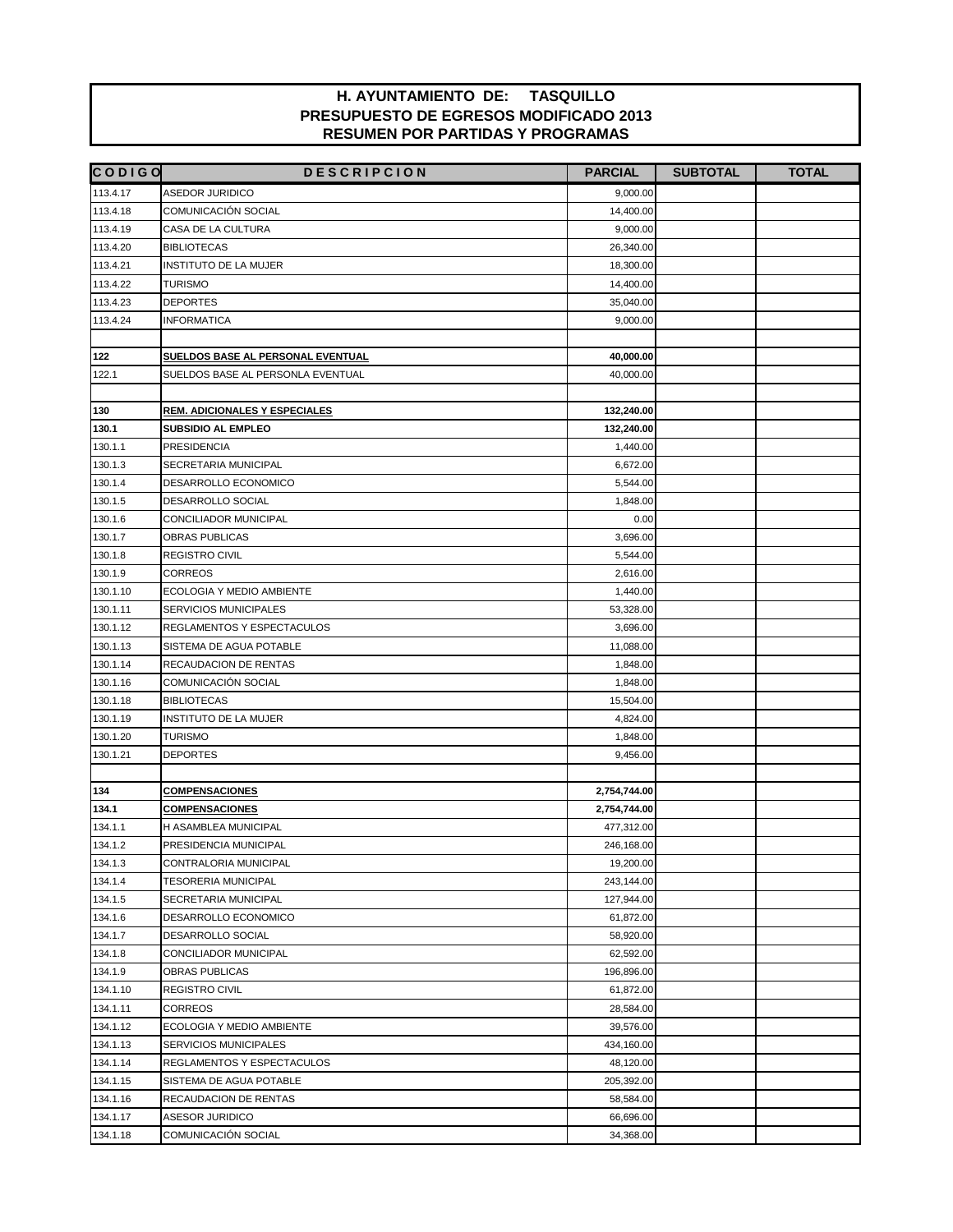| <b>CODIGO</b> | <b>DESCRIPCION</b>                                                                  | <b>PARCIAL</b> | <b>SUBTOTAL</b> | <b>TOTAL</b> |
|---------------|-------------------------------------------------------------------------------------|----------------|-----------------|--------------|
| 134.1.19      | CASA DE LA CULTURA                                                                  | 20,616.00      |                 |              |
| 134.1.20      | <b>BIBLIOTECAS</b>                                                                  | 57,696.00      |                 |              |
| 134.1.21      | INSTITUTO DE LA MUJER                                                               | 43,992.00      |                 |              |
| 134.1.22      | <b>TURISMO</b>                                                                      | 34,368.00      |                 |              |
| 134.1.23      | <b>DEPORTES</b>                                                                     | 88,992.00      |                 |              |
| 134.1.24      | <b>INFORMATICA</b>                                                                  | 37,680.00      |                 |              |
|               |                                                                                     |                |                 |              |
| 150           | OTRAS PRESTACIONES SOCIALES Y ECONOMICAS                                            | 740,000.00     |                 |              |
| 150.1         | SERV MEDICO, SERV DE LABORATORIO, MEDICINA Y PROD FARMACEUTICOS                     | 20,000.00      |                 |              |
| 150.2         | PAGO LIQUIDACIONES DE PERSONAL PRESIDENCIA MPAL                                     | 720,000.00     |                 |              |
|               |                                                                                     |                |                 |              |
| 155           | APOYO A LA CAPACITACION DE LOS SERVIDORES PUBLICOS                                  | 25,000.00      |                 |              |
| 155.1         | APOYO A LA CAPACITACION DE LOS SERVIDORES PUBLICOS                                  | 25,000.00      |                 |              |
|               |                                                                                     |                |                 |              |
| 2000          | <b>MATERIALES Y SUMINISTROS:</b>                                                    |                | 1,119,001.20    |              |
| 211           | MATERIALES, UTILES Y EQ. MENORES DE OFICINA                                         | 100,000.00     |                 |              |
| 211.1         | <b>MATERIALES DE OFICINA</b>                                                        | 100,000.00     |                 |              |
| 211.1.1       | PAGO DE PAPELERIA Y ARTICULOS DE ESCRITORIO                                         | 100,000.00     |                 |              |
|               |                                                                                     |                |                 |              |
| 211.2         | <b>GASTOS DE OFICINA</b>                                                            | 30,000.00      |                 |              |
| 211.2.1       | ADQUISICION DE BIENES DE CONSUMO                                                    | 30,000.00      |                 |              |
|               |                                                                                     |                |                 |              |
| 212           | <b>MATERIALES, UTILES DE IMPRESION Y REPRODUCCION</b>                               | 100,000.00     |                 |              |
| 212.1         | MATERIALES, UTILES DE IMPRESION                                                     | 100,000.00     |                 |              |
|               |                                                                                     |                |                 |              |
| 214           | <u>MATERIALES, UTILIES Y EQUIPOS MENORES DE TECNOLOGIA DE LA </u><br>INFORMACION    | 40,000.00      |                 |              |
| 214.10        | MATERIALES PARA BIENES INFORMATICOS                                                 | 40,000.00      |                 |              |
|               |                                                                                     |                |                 |              |
| 216           | <b>MATERIAL DE LIMPIEZA</b>                                                         | 25,000.00      |                 |              |
| 216.1         | MATERIAL DE LIMPIEZA                                                                | 25,000.00      |                 |              |
|               |                                                                                     |                |                 |              |
| 293           | REFACCIONES Y ACCESORIOS MENORES DE MOBILIARIO Y EQUIPO DE<br><b>ADMINISTRACION</b> | 500.00         |                 |              |
| 293.1         | REFACCIONES Y ACCESORIOS MENORES DE MOBILIARIO Y EQUIPO DE                          | 500.00         |                 |              |
|               | <b>ADMINISTRACION</b>                                                               |                |                 |              |
|               | REFACCIONES Y ACCESORIOS MENORES DE EQUIPO DE COMPUTO Y                             |                |                 |              |
| 294           | <b>TECNOLOGIA</b>                                                                   | 20,000.00      |                 |              |
| 294.1         | REFACCIONES Y ACCESORIOS MENORES DE EQUIPO DE COMPUTO Y<br><b>TECNOLOGIA</b>        | 20,000.00      |                 |              |
|               |                                                                                     |                |                 |              |
| 220           | <b>ALIMENTOS Y UTENSILIOS</b>                                                       | 75,000.00      |                 |              |
| 220.1         | <b>ALIMENTACION DE PERSONAS</b>                                                     | 75,000.00      |                 |              |
| 220.1.1       | ALIMENTACION PERSONAL EN HORAS EXTRAS                                               | 75,000.00      |                 |              |
|               |                                                                                     |                |                 |              |
| 246           | MATERIAL ELECTRICO O ELECTRONICO                                                    | 8,000.00       |                 |              |
| 246.1         | MATERIAL ELECTRICO                                                                  | 5,000.00       |                 |              |
| 246.2         | MATERIAL ELECTRONICO                                                                | 3,000.00       |                 |              |
|               |                                                                                     |                |                 |              |
| 261           | <b>COMBUSTIBLES, LUBRICANTES Y ADITIVOS</b>                                         | 692,000.00     |                 |              |
| 161.1         | COMBUSTIBLES, LUBRICANTES VEHICULOS Y EQ. TERRESTRE                                 | 692,000.00     |                 |              |
|               |                                                                                     |                |                 |              |
| 271           | <b>VESTUARIO Y UNIFORMES</b>                                                        | 18,501.20      |                 |              |
| 271.1         | VESTUARIO, UNIFORMES                                                                | 15,501.20      |                 |              |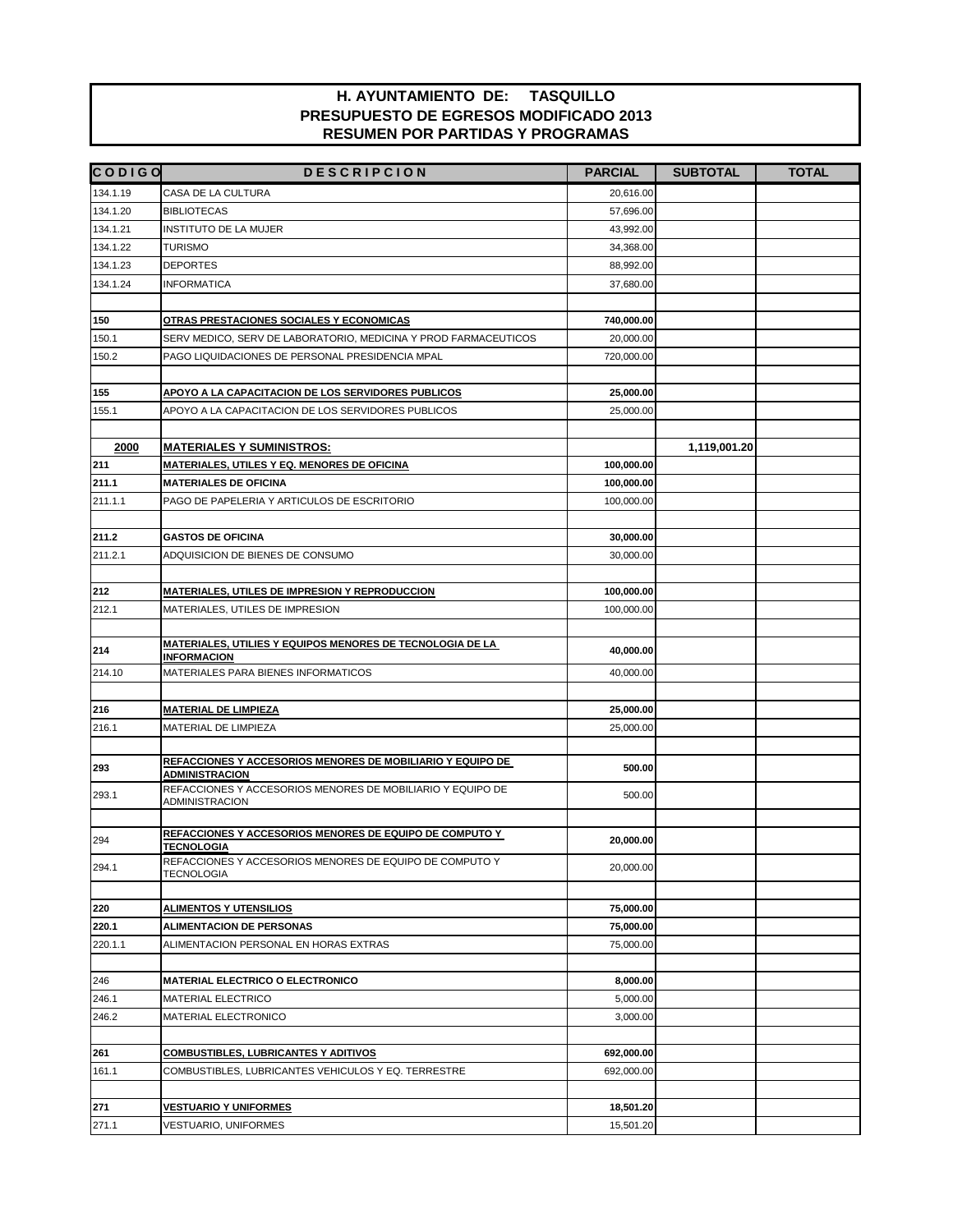| <b>CODIGO</b> | <b>DESCRIPCION</b>                                                                                            | <b>PARCIAL</b> | <b>SUBTOTAL</b> | <b>TOTAL</b> |
|---------------|---------------------------------------------------------------------------------------------------------------|----------------|-----------------|--------------|
|               | PRENDAS DE PROTECCIÓN                                                                                         | 3,000.00       |                 |              |
|               |                                                                                                               |                |                 |              |
| 290           | <b>HERRAMIENTAS, REFACCIONES Y ACCESORIOS MENORES</b>                                                         | 10,000.00      |                 |              |
| 291           | <b>HERRAMIENTAS MENORES</b>                                                                                   | 10,000.00      |                 |              |
| 291.1         | <b>HERRAMIENTAS MENORES</b>                                                                                   | 10,000.00      |                 |              |
|               |                                                                                                               |                |                 |              |
| 3000          | <b>SERVICIOS GENERALES</b>                                                                                    |                | 2,008,712.34    |              |
| 314           | <b>TELEFONIA TRADICIONAL</b>                                                                                  | 120,000.00     |                 |              |
| 314.1         | SERVICIO TELEFONICO TRADICIONAL                                                                               | 120,000.00     |                 |              |
|               |                                                                                                               |                |                 |              |
| 336           | SERVICIO DE APOYO ADMON. FOTOCOPIADO E IMPRESIÓN                                                              | 20,000.00      |                 |              |
| 336.2         | FORMAS VALORADAS                                                                                              | 20,000.00      |                 |              |
|               |                                                                                                               |                |                 |              |
| 320           | <b>SERVICIOS DE ARRENDAMIENTOS</b>                                                                            | 37,000.00      |                 |              |
| 322           | <b>ARRENDAMIENTO DE EDIFICIOS</b>                                                                             | 10,000.00      |                 |              |
| 322.1         | ARRENDAMIENTO DE EDIFICIOS                                                                                    | 10,000.00      |                 |              |
| 326           | ARRENDAMIENTO DE MAQUINARIA, OTROS EQUIPOS Y HERR.                                                            | 25,000.00      |                 |              |
| 326.1         | ARRENDAMIENTO DE MAQUINARIA, EQUIPO Y HERRAMIENTA                                                             | 25,000.00      |                 |              |
| 329           | <b>OTROS ARRENDAMIENTOS</b>                                                                                   | 2,000.00       |                 |              |
| 329.1         | OTROS ARRENDAMIENTOS                                                                                          | 2,000.00       |                 |              |
|               |                                                                                                               |                |                 |              |
| 339           | SERV. PROF. CIENTIFICOS Y TECNICOS INTEGRALES                                                                 | 88,483.40      |                 |              |
| 339.1         | <b>ESTUDIOS E INVESTIGACIONES</b>                                                                             | 78,483.40      |                 |              |
| 339.3         | PRESTACION DE SERVICIOS PROFESIONALES                                                                         | 10,000.00      |                 |              |
|               |                                                                                                               |                |                 |              |
| 441           | <b>SERVICIOS FINANCIEROS BANCARIOS</b>                                                                        | 2,228.94       |                 |              |
| 441.1         | <b>INTERESES, DESCUENTOS Y OTROS SERVICIOS BANCARIOS</b>                                                      | 2,228.94       |                 |              |
| 441.1.1       | PAGO DE COMISIONES BANCARIAS                                                                                  | 2,228.94       |                 |              |
|               |                                                                                                               |                |                 |              |
| 351           | <b>CONSERVACION Y MANTENIMIENTO MENOR DE INMUEBLES</b>                                                        | 50,000.00      |                 |              |
| 351.1         | CONSERVACION Y MANTENIMIENTO MENOR DE INMUEBLES                                                               | 50,000.00      |                 |              |
| 352           | INST. REPARAC. MTTO. DE MOBILIARIO Y EQPO DE ADMINISTRACION<br>MTTO. DE MOBILIARIO Y EQUIPO DE ADMINISTRACION | 5,000.00       |                 |              |
| 352.1         | INST. REPARAC. MTTO. DE MOBILIARIO Y EQPO DE COMPUTO Y TECNICOS DE                                            | 5,000.00       |                 |              |
| 353           | <b>INFORMACION</b>                                                                                            | 5,000.00       |                 |              |
| 353.1         | MANTENIMIENTO DE BIENES INFORMATICOS                                                                          | 5,000.00       |                 |              |
| 355           | <b>REPARACION Y MTTO. DE EQUIPO DE TRANSPORTE</b>                                                             | 105,000.00     |                 |              |
| 355.1         | MANTENIMIENTO DE VEHICULOS                                                                                    | 105,000.00     |                 |              |
| 357           | INST. REPARAC. Y MTTO DE MAQ. OTROS EQPOS Y HERRAM.                                                           | 58,000.00      |                 |              |
| 357.1         | MANTENIMIENTO DE MAQUINARIA Y EQUIPO                                                                          | 53,000.00      |                 |              |
| 357.2         | REPARACION Y MTTO DE HERRAMIENTAS                                                                             | 5,000.00       |                 |              |
| 359           | SERVICIO DE JARDINERIA Y FUMIGACION                                                                           | 30,000.00      |                 |              |
| 359.1         | SERVICIO DE JARDINERIA Y FUMIGACION                                                                           | 30,000.00      |                 |              |
| 359.1.1       | REPARACION Y MTTO. DE PARQUES Y JARDINES                                                                      | 30,000.00      |                 |              |
|               |                                                                                                               |                |                 |              |
| 361           | DIFUSION POR RADIO, TV. Y OTROS DE ACTIVIDADES GUB.                                                           | 30,000.00      |                 |              |
| 361.1         | DIFUSION DE PROGRAMAS Y ACTIVIDADES GUBERNAM.                                                                 | 10,000.00      |                 |              |
| 361.2         | <b>IMPRESIONES Y PUBLICACIONES OFICIALES</b>                                                                  | 20,000.00      |                 |              |
|               |                                                                                                               |                |                 |              |
| 369           | <b>OTROS SERVICIOS DE INFORMACION</b>                                                                         | 80,000.00      |                 |              |
| 369.1         | <b>OTROS SERVICIOS DE INFORMACION</b>                                                                         | 80,000.00      |                 |              |
| 369.1.1       | INFORME DEL PRESIDENTE MUNICIPAL                                                                              | 80,000.00      |                 |              |
|               |                                                                                                               |                |                 |              |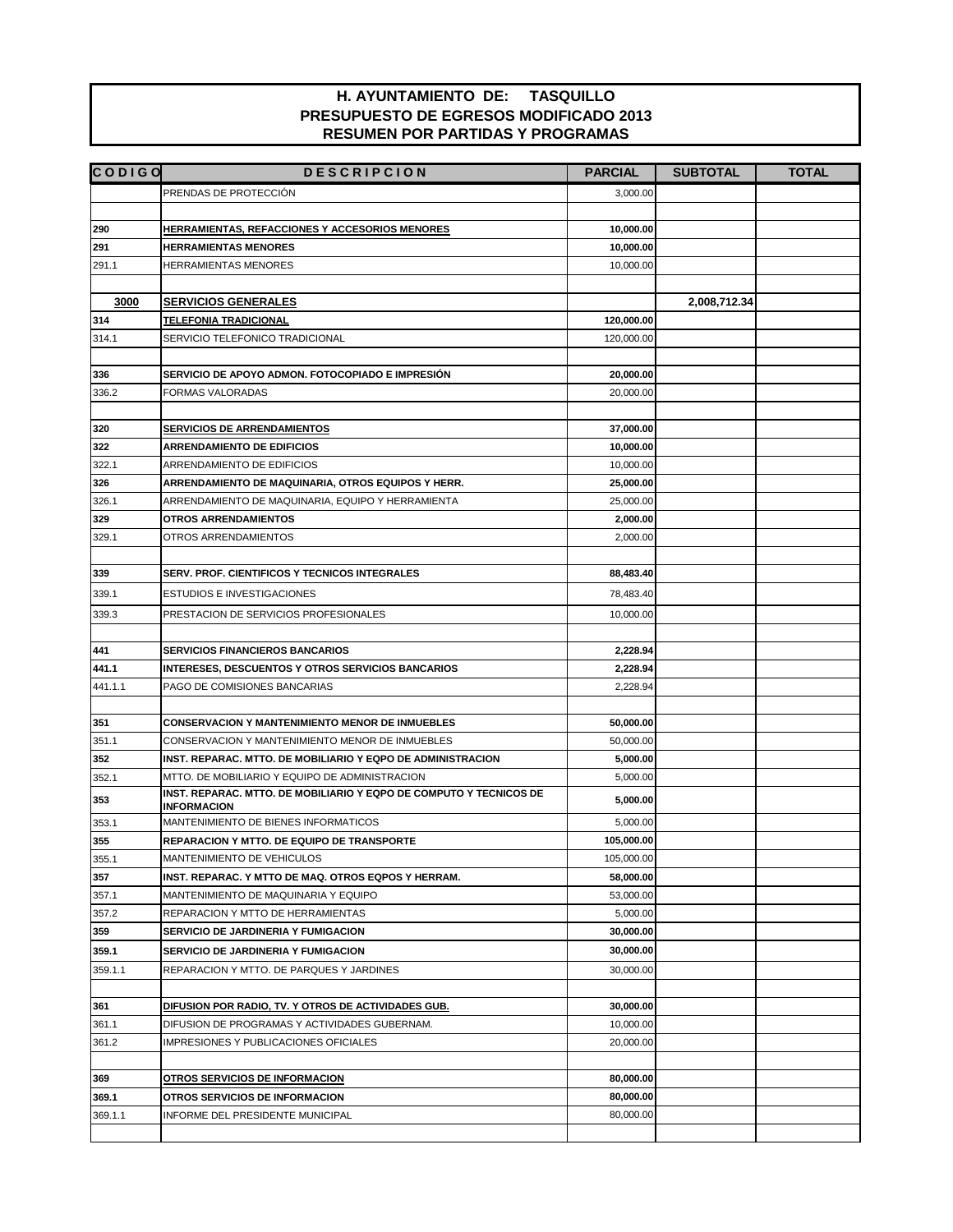| <b>CODIGO</b>      | <b>DESCRIPCION</b>                                                                                            | <b>PARCIAL</b>          | <b>SUBTOTAL</b> | <b>TOTAL</b> |
|--------------------|---------------------------------------------------------------------------------------------------------------|-------------------------|-----------------|--------------|
| 372                | <b>PASAJES TERRESTRES</b>                                                                                     | 20,000.00               |                 |              |
| 372.1              | PASAJES TERRESTRES                                                                                            | 20,000.00               |                 |              |
| 375                | <b>VIATICOS EN EL PAIS</b>                                                                                    | 130,000.00              |                 |              |
| 375.1              | VIATICOS EN EL PAIS                                                                                           | 130,000.00              |                 |              |
|                    |                                                                                                               |                         |                 |              |
| 399                | OTROS SERVICIOS GENERALES                                                                                     | 60,000.00               |                 |              |
| 399.6              | <b>OTROS SERVICIOS</b>                                                                                        | 60,000.00               |                 |              |
| 399.6.1            | REPARACION Y MTTO. DE CALLES MUNICIPALES                                                                      | 40,000.00               |                 |              |
| 399.6.2            | PAGO DE PIPAS Y SUMINISTRO DE AGUA                                                                            | 20,000.00               |                 |              |
|                    |                                                                                                               |                         |                 |              |
| 398                | <b>IMPUESTOS SOBRE NOMINA Y OTROS QUE SE DERIVEN</b>                                                          | 1,168,000.00            |                 |              |
| 392.5.1            | IMPUESTOS SOBRE NOMINA Y OTROS QUE SE DERIVEN DE LA RELACION                                                  | 1,168,000.00            |                 |              |
|                    | LABORAL                                                                                                       |                         |                 |              |
|                    |                                                                                                               |                         |                 |              |
| 4000               | <u>TRANSF., ASIGNACIONES, SUBSIDIOS Y OTRAS AYUDAS</u>                                                        |                         | 2,828,442.37    |              |
| 410                | TRANSFERENCIAS INTERNAS Y ASIG. AL SECTOR PUBLICO                                                             | 2,516,442.37            |                 |              |
| 410.1              | APOYO A DIF MUNICIPAL                                                                                         | 2,516,442.37            |                 |              |
| 481                | DONACIONES A INSTITUCIONES SIN FINES DE LUCRO<br>DONACIONES A INSTITUCIONES SIN FINES DE LUCRO                | 312,000.00              |                 |              |
| 481.1              |                                                                                                               | 312,000.00              |                 |              |
| 481.1.1            | ALIMENTACION A INTERNOS                                                                                       | 15,000.00               |                 |              |
| 481.1.2<br>481.1.3 | APOYO A DIF ESTATAL<br>APOYO AL CRIH ESTATAL                                                                  | 52,800.00<br>178,200.00 |                 |              |
| 481.1.4            | APOYO A LA DEFENSA DEL MENOR                                                                                  | 66,000.00               |                 |              |
|                    |                                                                                                               |                         |                 |              |
| 5000               | <b>BIENES MUEBLES, INMUEBLES E INTANGIBLES</b>                                                                |                         | 197,759.46      |              |
| 510                | <b>MOBILIARIO Y EQUIPO DE ADMINISTRACION</b>                                                                  | 197,759.46              |                 |              |
| 511                | <b>MUEBLES DE OFICINA Y ESTANTERIA</b>                                                                        | 40,000.00               |                 |              |
| 511.1              | MUEBLES DE OFICINA Y ESTANTERIA                                                                               | 40,000.00               |                 |              |
| 512                | <b>MUEBLES EXCEPTO DE OFICINA Y ESTANTERIA</b>                                                                | 35,000.00               |                 |              |
| 512.1              | MUEBLES EXCEPTO DE OFICINA Y ESTANTERIA                                                                       | 35,000.00               |                 |              |
| 515                | EQUIPO DE COMPUTO Y TECNOLOGIA DE LA INFORMACION                                                              | 70,000.00               |                 |              |
| 515.1              | <b>BIENES INFORMATICOS</b>                                                                                    | 70,000.00               |                 |              |
|                    | <b>ACTIVOS INTANGIBLES</b>                                                                                    | 26,759.46               |                 |              |
| 591                | <b>SOFTWARE</b>                                                                                               | 26,759.46               |                 |              |
| 591                | ADQUISICION DE ANTIVURUS                                                                                      | 26,759.46               |                 |              |
|                    |                                                                                                               |                         |                 |              |
| 523                | <b>CAMARAS FOTOGRAFICAS Y DE VIDEO</b>                                                                        | 10,000.00               |                 |              |
| 523.1              | CAMARAS FOTOGRAFICAS Y DE VIDEO                                                                               | 10,000.00               |                 |              |
| 567                | HERRAMIENTAS Y MAQUINAS-HERRAMIENTA                                                                           | 16,000.00               |                 |              |
| 567.1              | ADQUISICION DE HERRAMIENTAS Y MAQUINARIA-HERRAMIENTA                                                          | 16.000.00               |                 |              |
|                    |                                                                                                               |                         |                 |              |
| 6000               | <b>INVERSION PUBLICA</b>                                                                                      |                         | 195,585.83      |              |
| 622.1              | OBRA PUBLICA EN BIENES DE DOMINIO PROPIO                                                                      | 195,585.83              |                 |              |
| 622.1.1            | <b>EDIFICACION NO HABITACIONAL</b>                                                                            | 170,585.83              |                 |              |
| 622.1.2            | CONSTRUCCION DE ANEXOS (SANITARIOS) EN ESCUELA DE EDUCACION INICIAL<br>EN LA COMUNIDAD DE SANTIAGO IXTLAHUACA | 88,855.54               |                 |              |
| 622.1.2            | CONSTRUCCION DE ANEXOS COMEDOR) EN PREESCOLAR VICENTE SUAREZ                                                  | 81,730.29               |                 |              |
|                    | DIVISION DE TERRENOS Y CONSTRUCCION DE OBRAS DE URBANIZACION                                                  | 25,000.00               |                 |              |
|                    | APORTACION MUNICIPAL OTRAS OBRAS DE 3X1                                                                       | 25,000.00               |                 |              |
|                    |                                                                                                               |                         |                 |              |
|                    |                                                                                                               |                         |                 |              |
|                    |                                                                                                               |                         |                 |              |
|                    |                                                                                                               |                         |                 |              |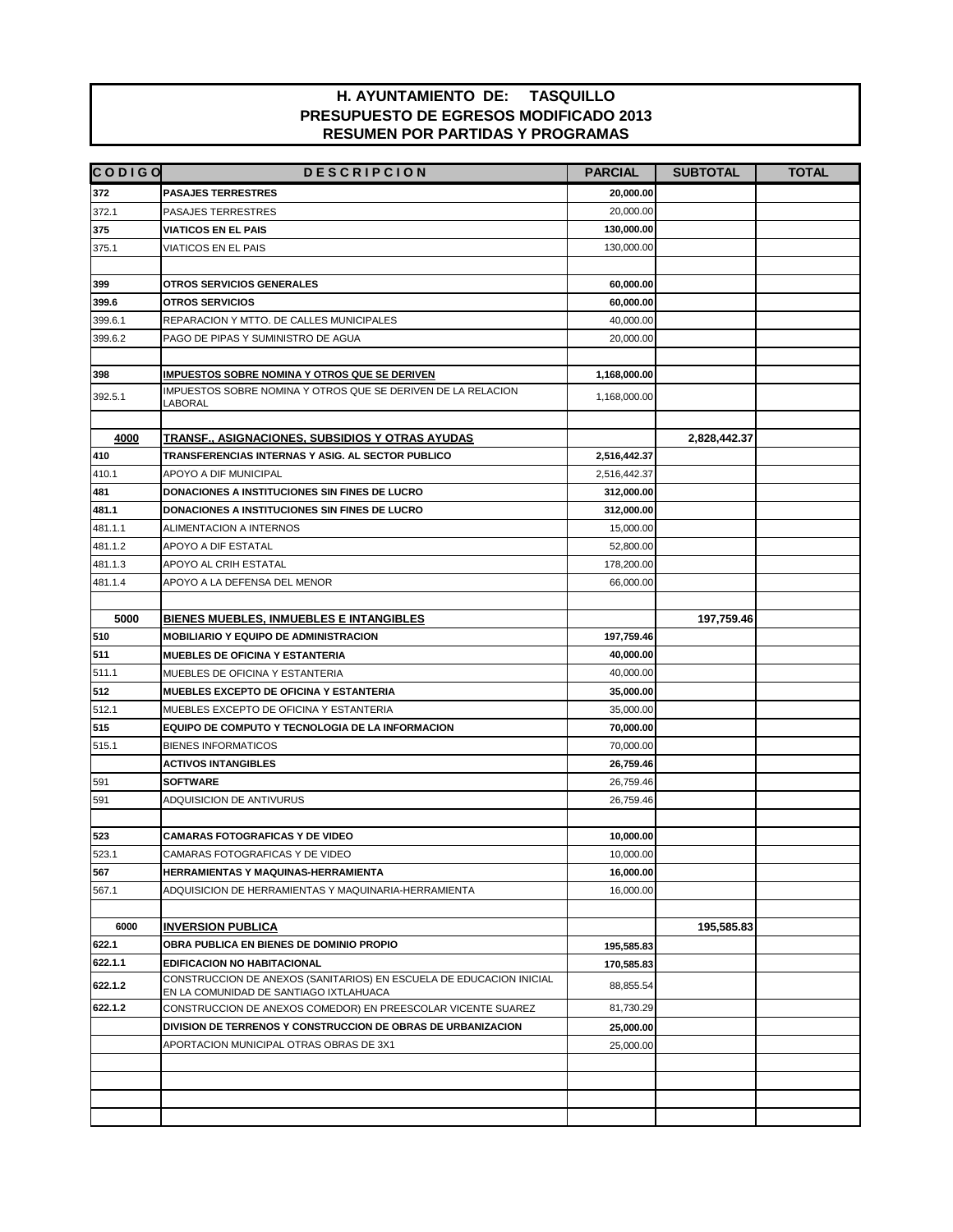| <b>CODIGO</b>      | <b>DESCRIPCION</b>                                                                        | <b>PARCIAL</b> | <b>SUBTOTAL</b> | <b>TOTAL</b> |
|--------------------|-------------------------------------------------------------------------------------------|----------------|-----------------|--------------|
|                    | <b>FUPI</b>                                                                               |                |                 | 4,808,212.00 |
|                    |                                                                                           |                |                 |              |
| 3000               | <b>SERVICIOS GENERALES</b>                                                                |                | 454,206.70      |              |
| 351                | <b>CONSERVACION Y MANTENIMIENTO MENOR DE INMUEBLES</b>                                    | 152,299.70     |                 |              |
| 351.1              | <b>CONSERVACION Y MANTENIMIENTO MENOR DE INMUEBLES</b>                                    | 152,299.70     |                 |              |
| 351.1.1<br>351.1.2 | REHABILITACION Y MTTO. DEL PANTEON MUNICIPAL                                              | 25,000.00      |                 |              |
|                    | REHABILITACION Y MTTO. DEL MERCADO MUNICIPAL                                              | 30,000.00      |                 |              |
| 351.1.3            | REHABILITACION Y MTTO. DEL RELLENO SANITARIO                                              | 95,000.00      |                 |              |
|                    | REPARACION Y MTTO DE EDIFICIOS MUNICIPALES                                                | 2.299.70       |                 |              |
| 399                | OTROS SERVICIOS GENERALES                                                                 | 186,907.00     |                 |              |
| 399.6              | <b>OTROS SERVICIOS</b>                                                                    | 186,907.00     |                 |              |
| 399.6.1            | REPARACION Y MTTO. DE SISTEMA DE AGUA POTABLE                                             | 160,000.00     |                 |              |
|                    |                                                                                           |                |                 |              |
| 399.6.2            | REPARACION Y MTTO. DE SISTEMA DE DRENAJE                                                  | 15,000.00      |                 |              |
| 399.6.3            | PAGO DE CONCESIONES DE DESCARGAS                                                          | 11,907.00      |                 |              |
| 355                | <b>REPARACION Y MTTO. DE EQUIPO DE TRANSPORTE</b>                                         | 115,000.00     |                 |              |
| 355.1              | <b>MANTENIMIENTO DE VEHICULOS</b>                                                         | 115,000.00     |                 |              |
| 355.1.2            | REPARAC. Y MTTO DE CAMION COMPACTADOR.                                                    | 115,000.00     |                 |              |
|                    |                                                                                           |                |                 |              |
| 4000               | <u>TRANSF., ASIGNACIONES, SUBSIDIOS Y OTRAS AYUDAS</u>                                    |                | 3,462,767.22    |              |
| 441                | <b>AYUDAS SOCIALES A PERSONAS</b>                                                         | 1,842,823.61   |                 |              |
| 441.1              | <b>AYUDAS SOCIALES A PERSONAS</b>                                                         | 1,842,823.61   |                 |              |
| 441.1.1            | APOYOS A COMUNIDADES                                                                      | 930,000.00     |                 |              |
| 441.1.2            | APOYOS A DEPORTE                                                                          | 200,000.00     |                 |              |
| 441.1.3            | APOYOS FUNERARIOS                                                                         | 35,000.00      |                 |              |
| 441.1.4            | APOYOS SECTOR SALUD Y CONTROL CANINO                                                      | 60,000.00      |                 |              |
| 441.1.5            | APOYO AL SECTOR AGRICOLA                                                                  | 180,000.00     |                 |              |
| 441.1.6            | APOYO A PROYECTOS PRODUCTIVOS                                                             | 31,902.61      |                 |              |
| 441.1.7            | APOYO A ECOLOGIA                                                                          | 80,000.00      |                 |              |
| 441.1.8            | APOYO PARA JUBILADOS Y PENSIONADOS                                                        | 60,000.00      |                 |              |
| 441.1.9            | APOYO A LA VIVIENDA                                                                       | 260,000.00     |                 |              |
|                    | APOYO A BOMBEROS IXMIQUILPAN                                                              | 5,921.00       |                 |              |
|                    |                                                                                           |                |                 |              |
| 443                | AYUDAS SOCIALES A INSTITUCIONES DE ENSENANZA                                              | 1,587,010.00   |                 |              |
| 443.1              | AYUDAS SOCIALES A INSTITUCIONES DE ENSENANZA                                              | 1,587,010.00   |                 |              |
| 443.1.1            | APOYO A LA EDUCACION                                                                      | 330,000.00     |                 |              |
| 443.1.2            | <b>BECAS</b>                                                                              | 372,960.00     |                 |              |
| 443.1.3            | <b>DESPENSAS</b>                                                                          | 884,050.00     |                 |              |
|                    |                                                                                           |                |                 |              |
| 446                | AYUDAS SOCIALES A COOPERATIVAS                                                            | 32,933.61      |                 |              |
| 446.1              | AYUDAS SOCIALES A COOPERATIVAS                                                            | 32.933.61      |                 |              |
|                    |                                                                                           |                |                 |              |
| 6000               | <b>INVERSION PUBLICA</b>                                                                  |                | 891,238.08      |              |
| 611                | OBRA PUBLICA EN BIENES DE DOMINIO PUBLICO                                                 | 789,573.64     |                 |              |
| 611.1.1            | <b>EDIFICACION HABITACIONAL</b>                                                           | 34,714.93      |                 |              |
| 611.1.1.1          | CONSTRUCCION DE VIVIENDA SAN PEDRO                                                        | 19,714.93      |                 |              |
| 611.1.1.2          | CONSTRUCCION DE VIVIENDA BONDHI                                                           | 15,000.00      |                 |              |
| 612.1.1            | EDIFICACION NO HABITACIONAL                                                               | 522,763.26     |                 |              |
| 612.1.1.1          | SUMINISTRO DE MATERIAL PARA LA CONSTRUCCION DE UNA BODEGA EN LA<br>COMUNIDAD DE HUIZACHEZ | 24,012.00      |                 |              |
| 612.1.1.2          | SUMINISTRO DE MATERIAL PARA LA CONSTRUCCION DE BANOS EN LA<br>COMUNIDAD DE PORTEZUELO     | 63,769.42      |                 |              |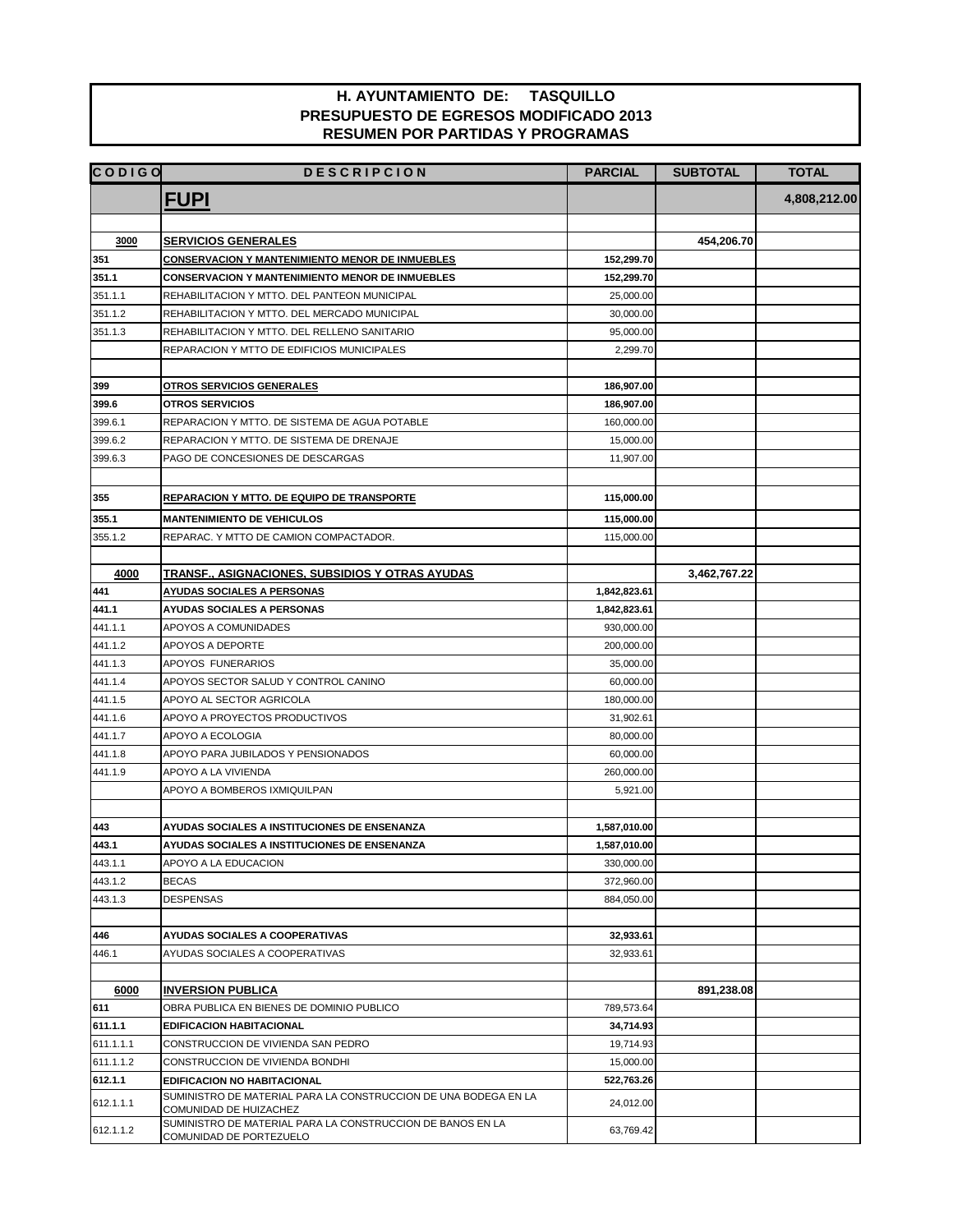| <b>CODIGO</b> | <b>DESCRIPCION</b>                                                                                                | <b>PARCIAL</b> | <b>SUBTOTAL</b> | <b>TOTAL</b>  |
|---------------|-------------------------------------------------------------------------------------------------------------------|----------------|-----------------|---------------|
| 612.1.1.3     | SUMINISTRO DE MATERIAL CANCHA DE USOS MULTIPLES DEL BARRIO DE SAN<br><b>ANTONIO</b>                               | 30,503.92      |                 |               |
| 612.1.1.4     | SUMINISTRO DE MATERIAL PARA EL TECHADO DEL SALON DE USOS MULTIPLES<br>EN LA COMUNIDAD DE HUIZACHEZ                | 25,856.40      |                 |               |
| 612.1.1.6     | CONSTRUCCION DE LOCALES COMUNITARIOS EN LA COMUNIDAD DE TETZHU                                                    | 19,958.98      |                 |               |
| 612.1.1.5     | CONSTRUCCION DE SANITARIOS PARA EL PREESCOLAR DE NOXTHEY                                                          | 12,331.36      |                 |               |
| 612.1.1.7     | CONSTRUCCION DE AUDITORIO 3RA ETAPA EN LA COMUNIDAD DE PORTEZUELO<br>(APORTACION MUNICIPAL)                       | 98,823.70      |                 |               |
| 612.1.1.8     | CONSTRUCCION DE CCENTRO DE DESARROLLO COMUNITARIO 1RA ETAPA EN LA<br>COMUNIDAD DE EL DURAZNO                      | 247,507.48     |                 |               |
| 614.1.2       | DIVISION DE TERRENOS Y CONSTRUCCION DE OBRAS DE URBANIZACION                                                      | 191,795.51     |                 |               |
| 614.1.2.1     | CONSTRUCCION DE DRENAJE EN LA COMUNIDAD DE TETZHU                                                                 | 20,333.73      |                 |               |
| 614.1.2.2     | ELABORACION DE ESTUDIOS Y PROYECTOS (SEDESO) APORTACION MUNICIPAL.                                                | 171,461.78     |                 |               |
| 615.1.1       | <b>CONSTRUCCION DE VIAS DE COMUNICACION</b>                                                                       | 40,299.94      |                 |               |
| 615.1.1.1     | SUMINISTRO DE MATERIAL PARA LA CONSTRUCCION DE PUENTE EN LA<br>COMUNIDAD DE SAN MIGUEL                            | 13,920.00      |                 |               |
| 615.1.1.2     | SUMINISTRO DE MATERIAL PARA ENCEMENTADO AL CAMINO LA MESA EN LA<br>COMUNID. DE CANDELARIA                         | 26,379.94      |                 |               |
| 622.1         | OBRA PUBLICA EN BIENES PROPIOS                                                                                    | 101,664.44     |                 |               |
| 622.1.1       | <b>EDIFICACION NO HABITACIONAL</b>                                                                                | 30,227.00      |                 |               |
| 622.1.1.1     | CONSTRUCCION DE CUARTO PARA DISTRIBUCION DE RED                                                                   | 30,227.00      |                 |               |
|               | <b>CONSTRUCCION DE VIAS DE COMUNICACION</b>                                                                       | 71,437.44      |                 |               |
|               | REPARACION Y MTTO DE CALLES MUNICIPALES (BACHEO)                                                                  | 71,437.44      |                 |               |
|               |                                                                                                                   |                |                 |               |
|               | <b>FAISM</b>                                                                                                      |                |                 | 10,341,436.00 |
| 6000          | <b>INVERSION PUBLICA</b>                                                                                          |                | 10,341,436.00   |               |
| 610           | OBRA PUBLICA EN BIENES DE DOMINIO PUBLICO                                                                         |                |                 |               |
| 611.1.1       | <b>EDIFICACION HABITACIONAL</b>                                                                                   | 173,250.00     | 173,250.00      |               |
| 611.1.1.1     | PROGRAMA "VIVIENDA DIGNA" (APORTACION MUNICIPAL)                                                                  | 173,250.00     |                 |               |
|               |                                                                                                                   |                |                 |               |
| 612.1.1       | EDIFICACION NO HABITACIONAL                                                                                       | 1,278,759.99   | 1,278,759.99    |               |
| 612.1.1.1     | <b>INFRAESTRUCTURA EDUCATIVA</b>                                                                                  | 200,726.75     |                 |               |
| 612.1.1.1.1   | CONSTRUCCION DE ANEXO (SANITARIOS) EN ESCUELA PRIMARIA DE LA<br>COMUNIDAD DE SAN PEDRO                            | 200,726.75     |                 |               |
| 612.1.1.2     | <b>INFRAESTRUCTURA DE SALUD</b>                                                                                   | 1,078,033.24   |                 |               |
| 612.1.1.2.1   | CONSTRUCCION DE CASA DE SALUD 1ERA ETAPA EN LA COMUNIDAD DE<br>CUAHAUTEMOC                                        | 250,614.19     |                 |               |
| 612.1.1.2.2   | CONSTRUCCIÓN DE CASA DE SALUD 2DA ETAPA EN LA COMUNIDAD DE SAN<br>PEDRO                                           | 306,081.93     |                 |               |
| 612.1.1.2.3   | CONSTRUCCION DE CASA DE SALUD 1ERA ETAPA EN LA COMUNIDAD DE<br>HUIZACHEZ                                          | 250,614.19     |                 |               |
| 612.1.1.2.4   | CERCADO PERIMETRAL DE CASA DE SALUD EN LA COMUNIDAD DE SANTIAGO                                                   | 270,722.93     |                 |               |
| 613.1.1       | <u>CONSTRUCCION DE OBRAS PARA EL ABASTECIMIENTO DE AGUA, PETROLEO, </u><br>GAS, ELECTRICIDAD Y TELECOMUNICACIONES | 796,543.80     | 796,543.80      |               |
| 613.1.1.1     | SISTEMAS DE AGUA POTABLE                                                                                          | 676,567.55     |                 |               |
| 614.1.2.1.1   | EQUIPAMIENTO ELECTROMECANICO EN EL SISTEMA DE AGUA POTABLE EN LA<br>COMUNIDAD DE EL NUEVO ARENAL                  | 140,457.90     |                 |               |
| 614.1.2.1.2   | AMPLIACIÓN DE RED DEL SISTEMA DE AGUA POTABLE EN LA COMUNIDAD DE<br>QUITANDEJHE                                   | 249,997.18     |                 |               |
| 614.1.2.1.3   | AMPLIACIÓN DE RED DE SISTEMA DE AGUA POTABLE EN LA TINAJA                                                         | 200,716.90     |                 |               |
| 614.1.2.1.4   | CONSTRUCCION DE TANQUE REGULADOR DE 50M3 2DA ETAPA EN LA COMUNIDAD<br>DE ANTIAGO IXTLAHUACA                       | 85,395.57      |                 |               |
|               |                                                                                                                   |                |                 |               |
| 613.1.1.2     | <b>INFRAESTRUCTURA DE ELECTRIFICACION</b>                                                                         | 119,976.25     |                 |               |
| 613.1.1.2.1   | APORTACION MUNICIPAL DE ELECTRIFICACION DE LA COMUNIDAD DE DANGHU                                                 | 108,773.75     |                 |               |
| 613.1.1.2.2   | APORTACION MUNICIPAL DE ELECTRIFICACION DE LA COMUNIDAD DE SAN<br>NICOLAS                                         | 11,202.50      |                 |               |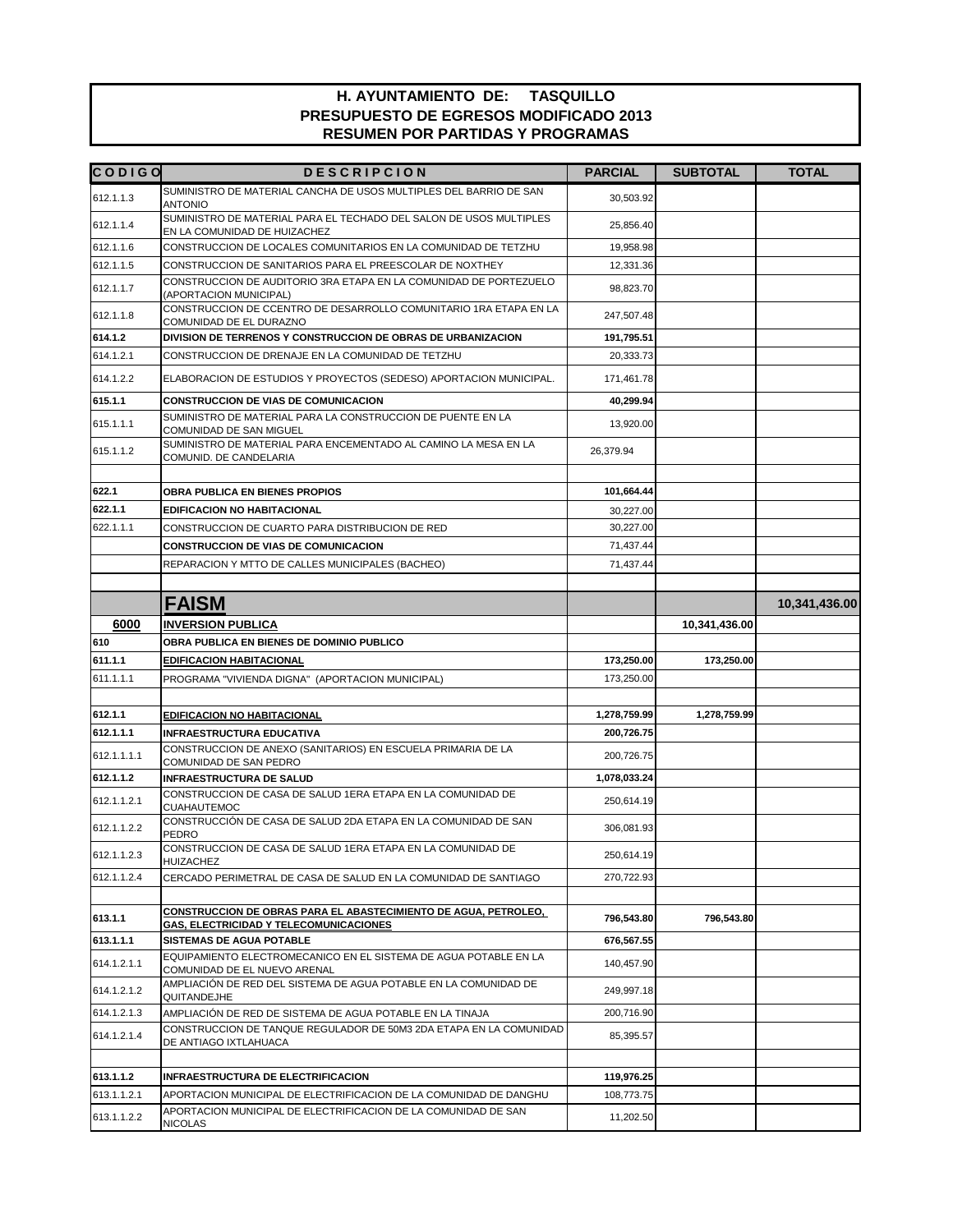| <b>CODIGO</b> | <b>DESCRIPCION</b>                                                                                                                        | <b>PARCIAL</b> | <b>SUBTOTAL</b> | <b>TOTAL</b> |
|---------------|-------------------------------------------------------------------------------------------------------------------------------------------|----------------|-----------------|--------------|
|               |                                                                                                                                           |                |                 |              |
| 614.1.2       | <b>DIVISION DE TERRENOS Y CONSTRUCCION DE OBRAS DE URBANIZACION</b>                                                                       | 7,578,183.61   | 7,578,183.61    |              |
| 614.1.2.1     | SISTEMAS DE DRENAJE Y/O ALCANTARILLADO                                                                                                    | 2,056,021.68   |                 |              |
| 614.1.2.1.1   | AMPLIACION DE DRENAJE SANITARIO EN MANZANAS 1,2,3,Y 6 2DA ETAPA EN LA<br>COMUNIDAD DE ARBOLADO                                            | 242,038.01     |                 |              |
| 614.1.2.1.2   | CONSTRUCCIÓN DE DRENAJE SANITARIO EN CALLE JUAN DE LA BARRERA EN EL<br>BARRIO DE CALVARIO BAJO                                            | 208,684.05     |                 |              |
| 614.1.2.1.3   | AMPLIACION DE DRENAJE SANITARIO EN MANZANAS LA BARRANCA Y PEÑA 2DA<br>ETAPA EN LA COMUNIDAD DE CANDELARIA                                 | 299,106.61     |                 |              |
| 614.1.2.1.4   | AMPLIACIÓN DE DRENAJE SANITARIO EN CALLES DE LA LOCALIDAD EN LA<br>COMUNIDAD DE PORTEZUELO                                                | 330,758.85     |                 |              |
| 614.1.2.1.5   | CONSTRUCCIÓN DE DRENAJE SANITARIO EN CALLES DE LA LOCALIDAD DE<br>TETZHU                                                                  | 250,206.41     |                 |              |
| 614.1.2.1.6   | AMPLIACION DE DRENAJE SANITARIO EN CALLES DE LA LOCALIDAD EN LA<br>COMUNIDAD DE RINCONADA                                                 | 299,233.47     |                 |              |
| 614.1.2.1.7   | CONSTRUCCION DE DRENAJE SANITARIO EN LA COMUNIDAD DEL DURAZNO                                                                             | 251,059.31     |                 |              |
| 614.1.2.1.8   | APORTACION MUNICIPAL DE PLANTA TRATADORA DE AGUAS RESIDUALES EN LA<br>COMUNIDAD DE MOTHO                                                  | 174,934.97     |                 |              |
|               |                                                                                                                                           |                |                 |              |
| 614.1.2.3     | <b>PAVIMENTACIONES ASFÁLTICAS</b><br>CONSTRUCCIÓN DE PAVIMENTACIÓN ASFÁLTICA EN ACCESO PRINCIPAL 3ERA                                     | 280,130.91     |                 |              |
| 614.1.2.3.1   | ETAPA EN LA COMUNIDAD DE NOXTHEY                                                                                                          | 280,130.91     |                 |              |
| 614.1.2.4     | PAVIMENTACIONES HIDRAÚLICAS Y EMPEDRADOS                                                                                                  | 5,242,031.02   |                 |              |
| 614.1.2.4.1   | CONSTRUCCION DE PAVIMENTACIÓN HIDRAÚLICA EN CALLE PRINCIPAL EN LA                                                                         | 270,041.16     |                 |              |
|               | COMUNIDAD DE BONDHI                                                                                                                       |                |                 |              |
| 614.1.2.4.2   | CONSTRUCCION DE EMPEDRADO CON HUELLA DE CONCRETO Y GUARNICIONES<br>EN CALLE JARDINES Y AVE. RIO DE LA PALMA EN LA COMUNIDAD DE CALTIMACAN | 330,052.38     |                 |              |
| 614.1.2.4.3   | CONSTRUCCION DE PAVIMENTACIÓN HIDRAÚLICA Y GUARNICIONES EN CALLE 12<br>DE DICIEMBRE 2DA ETAPA EN EL BARRIO DE CALVARIO ALTO               | 250,038.41     |                 |              |
| 614.1.2.4.4   | CONSTRUCCIÓN DE PAVIMENTACIÓN HIDRAÚLICA Y GUARNICIONES EN CALLE LA<br>COMUNIDAD EN JUCHITLAN                                             | 250,163.20     |                 |              |
| 614.1.2.4.5   | CONSTRUCCION DE PAVIMENTACION HIDRAÚLICA EN CALLE PRINCIPAL EN LA<br><b>VEGA</b>                                                          | 250,014.37     |                 |              |
| 614.1.2.4.6   | CONSTRUCCION DE EMPEDRADO CON HUELLA DE CONCRETO EN LA CALLE<br>VERACRUZ 2DA ETAPA EN LA COMUNIDAD DE MOTHO                               | 250,197.91     |                 |              |
| 614.1.2.4.7   | CONSTRUCCIÓN DE PAVIMENTACIÓN HIDRAÚLICA Y GUARNICIONES EN CALLE LA<br>MOCTEZUMA EN EL BARRIO DE SAN ANTONIO                              | 280,190.24     |                 |              |
| 614.1.2.4.8   | CONSTRUCCIÓN DE EMPEDRADO CON HUELLA DE CONCRETO Y GUARNIIONES EN<br>CALLE JARDÍN DE NIÑOS SAN ANTONIO CALTIMACAN                         | 230,368.28     |                 |              |
| 614.1.2.4.9   | CONSTRUCCIÓN DE EMPEDRADO CON HUELLA DE CONCRETO Y GUARNICIONES<br>EN CALLE 16 DE SEPTIEMBRE EN LA COMUNIDAD DE SAN ISIDRO                | 280,267.91     |                 |              |
| 614.1.2.4.10  | CONSTRUCCIÓN DE EMPEDRADO CON HUELLA DE CONCRETO EN LA COMUNIDAD<br>DE SAN MIGUEL                                                         | 240,210.02     |                 |              |
| 614.1.2.4.11  | CONSTRUCCIÓN DE EMPEDRADO CON HUELLA DE CONCRETO HIDRÁULICO EN<br>ACCESO PRINCIPAL 4TA ETAPA EN LA COMUNIDAD DE SAN NICOLAS               | 250,225.40     |                 |              |
| 614.1.2.4.12  | CONSTRUCCION DE PAVIMENTACION HIDRAÚLICA EN CALLE EN LA COMUNIDAD<br>DE EL EPAZOTE                                                        | 250,340.22     |                 |              |
| 614.1.2.4.13  | CONSTRUCCION DE EMPEDRADO CON HUELLA DE CONCRETO Y GUARNICIONES<br>EN PROGRESO EN LA COMUNIDAD DE CALTIMACAN                              | 150,235.34     |                 |              |
| 614.1.2.4.14  | CONSTRUCCION DE EMPEDRADO CON HUELLA DE CONCRETO EN CALLE<br><b>FRESNOS</b>                                                               | 215,691.92     |                 |              |
| 614.1.2.4.15  | PAVIMENTACION HIDRAULICA Y GUARNICIONES EN CAMINO A LA MESA EN LA<br>COMUNIDAD DE CANDELARIA                                              | 152,574.83     |                 |              |
| 614.1.2.4.16  | CONSTRUCCION DE EMPEDRADO CON HUELLA DE CONCRETO EN CALLE ANTONIO<br>MANCILLA EN EL BARRIO DE CALVARIO BAJO                               | 397,773.69     |                 |              |
| 614.1.2.4.17  | CONSTRUCCION DE EMPEDRADO CON HUELLA DE CONCRETO EN CALLE 5 E<br>MAYO DE LA COMUNIDA DE TETZHU                                            | 340,258.44     |                 |              |
| 614.1.2.4.18  | CONSTRUCCION DE EMPEDRADO CON HUELLA DE CONCRETO Y GUARNICIONES<br>EN AV. ARBOLEDAS 2DA ETAPA DE LA COMUNIDAD DE ARBOLADO                 | 200,685.54     |                 |              |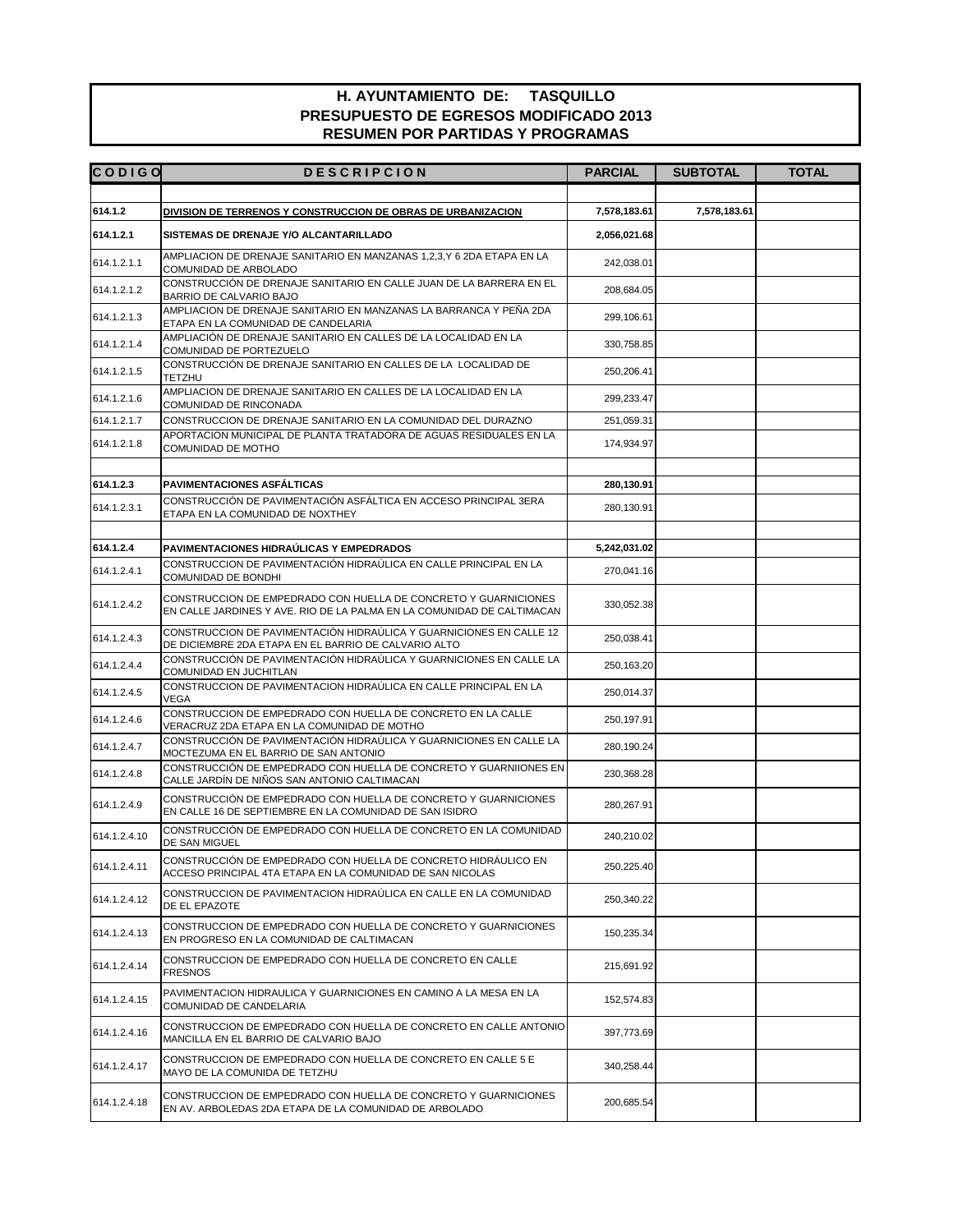| <b>CODIGO</b> | <b>DESCRIPCION</b>                                                                                                    | <b>PARCIAL</b> | <b>SUBTOTAL</b> | <b>TOTAL</b> |
|---------------|-----------------------------------------------------------------------------------------------------------------------|----------------|-----------------|--------------|
| 614.1.2.4.19  | PAVIMENTACION HIDRAULICA CON EMPEDRADO Y GUARNICIONES EN CIRCUITO<br>DEL CENTRO 2DA ETAPA EN LA COMUNIDAD DE DANGHU   | 253,080.05     |                 |              |
| 614.1.2.4.20  | CONSTRUCCION DE GUARNICIONES Y BANQUETAS EN CALLES DE LA LOCALIDAD<br>EN LA COMUNIDAD DE REMEDIOS                     | 250, 157. 26   |                 |              |
| 614.1.2.4.21  | APORTACION MUNICIPAL DEL PROGRAMA 3X1 PARA LA CONSTRUCCION DE<br>DIVERSAS CALLES Y/O EMPEDRADOS EN VARIAS COMUNIDADES | 149,464.45     |                 |              |
|               |                                                                                                                       |                |                 |              |
| 615.1.1       | <b>CONSTRUCCION DE VIAS DE COMUNICACION</b>                                                                           | 451,156.05     | 451,156.05      |              |
| 615.1.1.1     | REHABILITACION DE CAMINO DE ACCESO A LA COMUNIDAD DE LA FLORIDA                                                       | 200.931.87     |                 |              |
| 615.1.1.2     | CONSTRUCCION DE PUENTE VEHICULAR Y EMPEDRADO EN LA COMUNIDAD DE EL<br><b>LLANO</b>                                    | 250,224.18     |                 |              |
|               | DESARROLLO INSTITUCIONAL                                                                                              | 63,542.55      | 63,542.55       |              |
|               |                                                                                                                       |                |                 |              |
|               | ADQUISICION DE LLAVES PARA PROGRAMA OPUS                                                                              | 12,516.40      |                 |              |
|               | ADQUISICION DE EQUIPO DE COMPUTO                                                                                      | 51,026.15      |                 |              |
|               | <b>FORTAMUN-DF</b> (FAFM)                                                                                             |                |                 | 8,165,669.00 |
| 1000          | <b>SERVICIOS PERSONALES:</b>                                                                                          |                | 1,984,076.00    |              |
|               | <b>SEGURIDAD PÚBLICA</b>                                                                                              |                |                 |              |
| 113           | SUELDOS BASE AL PERSONAL DE CARACTER PERMANENTE                                                                       | 1,004,400.00   |                 |              |
| 113.1         | <b>SUELDOS</b>                                                                                                        | 1,004,400.00   |                 |              |
| 113.1.1       | SEGURIDAD PUBLICA Y PORTECCION CIVIL                                                                                  | 1,004,400.00   |                 |              |
| 113.3         | PRIMA VACACIONAL                                                                                                      | 12,555.00      |                 |              |
| 113.3.1       | PAGO DE PRIMA VACACIONAL A PERSONAL DE SEG. PUB. Y PROTECCION CIVIL                                                   | 12,555.00      |                 |              |
|               |                                                                                                                       |                |                 |              |
| 113.4         | <b>AGUINALDO</b>                                                                                                      | 167,400.00     |                 |              |
| 113.4.1       | SEGURIDAD PUBLICA Y PORTECCION CIVIL                                                                                  | 167,400.00     |                 |              |
|               |                                                                                                                       |                |                 |              |
| 133           | <b>HORAS EXTRAORDINARIAS</b>                                                                                          | 40,000.00      |                 |              |
| 133.1         | <b>HORAS EXTRAS</b>                                                                                                   | 40,000.00      |                 |              |
|               |                                                                                                                       |                |                 |              |
| 134           | <b>COMPENSACIONES</b>                                                                                                 | 735,072.00     |                 |              |
| 134.1         | <b>COMPENSACIONES</b>                                                                                                 | 735,072.00     |                 |              |
| 134.1.1       | COMPENSACIONES SEGURIDAD PUBLICA Y PROTECC. CIVIL                                                                     | 735,072.00     |                 |              |
|               |                                                                                                                       |                |                 |              |
| 150           | OTRAS PRESTACIONES SOCIALES Y ECONOMICAS                                                                              | 24,649.00      |                 |              |
| 150.1         | SERV MEDICO, SERV DE LABORATORIO, MEDICINA Y PROD FARMACEUTICOS                                                       | 15.000.00      |                 |              |
| 150.2         | PAGO DE PRUEBAS ANTIDOPING A PERSONAL DE SEG. PUBLICA Y PROTECCION<br><b>CIVIL</b>                                    | 1,840.00       |                 |              |
| 150.3         | PAGO DE PRUEBAS PSICOLOGICAS PARA PERSONAL DE SEGURIDAD PUBLICA                                                       | 7,809.00       |                 |              |
|               |                                                                                                                       |                |                 |              |
| 2000          | <b>MATERIALES Y SUMINISTROS:</b>                                                                                      |                | 464,572.66      |              |
| 220           | <b>ALIMENTOS Y UTENSILIOS</b>                                                                                         | 45,000.00      |                 |              |
| 220.1         | <b>ALIMENTACION DE PERSONAS</b><br>ALIMENTACION PERSONAL SEG. PUB. Y PROTECC. CIVIL EN HORAS EXTRAS                   | 45,000.00      |                 |              |
| 220.1.1       |                                                                                                                       | 45,000.00      |                 |              |
| 261           | <b>COMBUSTIBLES, LUBRICANTES Y ADITIVOS</b>                                                                           | 350,000.00     |                 |              |
| 161.1         | COMBUSTIBLES, LUBRICANTES VEHICULOS Y EQ. TERRESTRE                                                                   | 350,000.00     |                 |              |
| 161.1.1       | ADQ. DE COMB. Y LUBRICANTES PARA PATRULLAS Y AMBULANCIA                                                               | 350.000.00     |                 |              |
|               |                                                                                                                       |                |                 |              |
| 271           | <b>VESTUARIO Y UNIFORMES</b>                                                                                          | 39,335.86      |                 |              |
| 271.1         | <b>VESTUARIO, UNIFORMES</b>                                                                                           | 39,335.86      |                 |              |
| 271.1.1       | ADQUISICION DE UNIFORMES PARA PERSONAL DE SEG. PUB. Y PROTECC. CIVIL                                                  | 37,189.60      |                 |              |
|               | PRENDAS DE PROTECCIÓN                                                                                                 | 2,146.26       |                 |              |
|               |                                                                                                                       |                |                 |              |
| 282           | <b>MATERIALES DE SEGURIDAD PUBLICA</b>                                                                                | 15,000.00      |                 |              |
| 282.1         | MATERIALES DE SEGURIDAD PUBLICA                                                                                       | 15,000.00      |                 |              |
|               |                                                                                                                       |                |                 |              |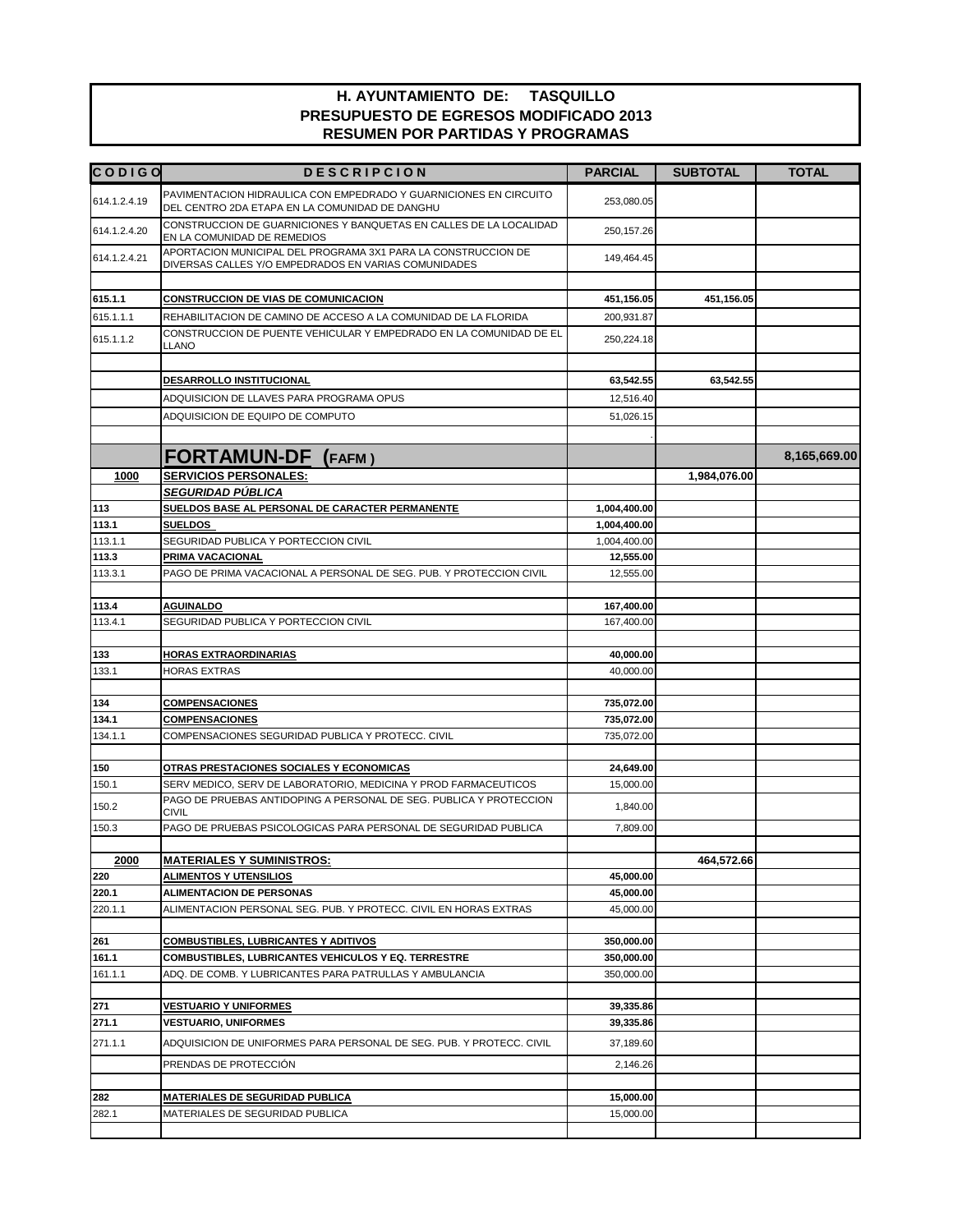| <b>CODIGO</b> | <b>DESCRIPCION</b>                                                                                                   | <b>PARCIAL</b>         | <b>SUBTOTAL</b> | <b>TOTAL</b> |
|---------------|----------------------------------------------------------------------------------------------------------------------|------------------------|-----------------|--------------|
| 283           | PRENDAS DE PROTECCION PARA SEGURIDAD PUBLICA Y NAC.                                                                  | 3,520.00               |                 |              |
| 283.1         | PRENDAS DE PROTECCION PARA SEGURIDAD PUBLICA                                                                         | 3,520.00               |                 |              |
|               |                                                                                                                      |                        |                 |              |
| 291           | <u>HERRAMIENTAS, REFACCIONES Y ACCESORIOS MENORES</u>                                                                | 1,716.80               |                 |              |
| 291.1         | <b>HERRAMIENTAS MENORES</b>                                                                                          | 1,716.80               |                 |              |
|               |                                                                                                                      |                        |                 |              |
| 3000          | <b>SERVICIOS GENERALES</b>                                                                                           |                        | 5,707,387.22    |              |
| 310           | <b>SERVICIOS BASICOS</b>                                                                                             | 5,113,390.46           |                 |              |
| 311           | <b>ENERGIA ELECTRICA</b>                                                                                             | 5,113,390.46           |                 |              |
| 311.1         | SERVICIOS DE ENERGIA ELECTRICA                                                                                       | 5,113,390.46           |                 |              |
| 311.1.1       | PAGO DE ENERGÍA ELÉCTRICA REBOMBEO                                                                                   | 1,300,000.00           |                 |              |
| 311.1.2       | ALUMBRADO PUBLICO                                                                                                    | 3,663,390.46           |                 |              |
| 311.1.3       | SERVICIO DE ENERGIA ELECTRICA DE OFICNAS                                                                             | 150,000.00             |                 |              |
|               |                                                                                                                      |                        |                 |              |
| 313           | <b>AGUA</b>                                                                                                          | 360,000.00             |                 |              |
| 313.1         | <b>SERVICIO DE AGUA</b>                                                                                              | 360,000.00             |                 |              |
| 313.1.1       | PAGO DE AGUA POTABLE                                                                                                 | 80,000.00              |                 |              |
| 313.1.2       | MANTTO DE EQUIPO DE CLORACION DE AGUA                                                                                | 100,000.00             |                 |              |
| 313.1.3       | ADQ DE MATERIAL DE CLORACION DE AGUA                                                                                 | 110,000.00             |                 |              |
| 313.1.3       | MANTTO DE EQUIPO DE BOMBEO                                                                                           | 70,000.00              |                 |              |
|               |                                                                                                                      |                        |                 |              |
| 319           | <b>SERVICIOS INTEGRALES Y OTROS SERVICIOS</b>                                                                        | 57,938.00              |                 |              |
| 319.1         | SERVICIOS INTEGRALES Y OTROS SERVICIOS                                                                               | 57,938.00              |                 |              |
| 319.1.1       | PAGO DE CONSECIONES DE DESCARGAS                                                                                     | 1,304.00               |                 |              |
| 319.1.2       | PAGO DE DESCARGAS                                                                                                    | 56,634.00              |                 |              |
|               |                                                                                                                      |                        |                 |              |
| 334           | <b>SERVICIOS DE CAPACITACION</b>                                                                                     | 10,208.00              |                 |              |
| 334.2         | CAPACITACION POLICIAL                                                                                                | 7,208.00               |                 |              |
| 334.3         | FORMACION ESPECIALIZADA                                                                                              | 3,000.00               |                 |              |
|               |                                                                                                                      |                        |                 |              |
| 355           | REPARACION Y MTTO. DE EQUIPO DE TRANSPORTE                                                                           | 100,000.00             |                 |              |
| 355.1         | <b>MANTENIMIENTO DE VEHICULOS</b>                                                                                    | 100,000.00             |                 |              |
| 355.1.2       | REPARAC. Y MTTO DE VEHICULOS DE SEG. PUBLICA Y PROTECCION CIVIL                                                      | 100,000.00             |                 |              |
|               |                                                                                                                      |                        |                 |              |
| 361           | SERVICIOS DE COMUNICACIÓN SOCIAL Y PUBLICIDAD                                                                        | 850.76                 |                 |              |
| 361           | DIFUSION POR RADIO, TV Y OTROS PROG Y ACT. GUBER.                                                                    | 850.76                 |                 |              |
| 361.2         | IMPRESIONES Y PUBLICACIONES OFICIALES                                                                                | 850.76                 |                 |              |
|               |                                                                                                                      |                        |                 |              |
| 352<br>352.2  | INST. REPARAC. MTTO. DE MOBILIARIO Y EQPO DE ADMINISTRACION<br>MTTO. EQ. Y APARATOS DE COMUNICACION Y TELECOMUNICAC. | 15,000.00<br>15,000.00 |                 |              |
| 352.2.1       | MTTO. DE EQUIPO DE RADIOCOMUNICACION.                                                                                | 15,000.00              |                 |              |
|               |                                                                                                                      |                        |                 |              |
| 398           | IMPUESTOS SOBRE NOMINA Y OTROS QUE SE DERIVEN                                                                        | 50,000.00              |                 |              |
|               | IMPUESTOS SOBRE NOMINA Y OTROS QUE SE DERIVEN DE LA RELACION                                                         |                        |                 |              |
| 392.5.1       | LABORAL                                                                                                              | 50,000.00              |                 |              |
|               |                                                                                                                      |                        |                 |              |
| 399           | <b>OTROS SERVICIOS</b>                                                                                               | 10,000.00              |                 |              |
| 399.1         | REPARACION Y MTTO DE EQUIPO DE AMBULANCIA Y SEG. PUBLICA                                                             | 10,000.00              |                 |              |
|               |                                                                                                                      |                        |                 |              |
| 4000          | <u>TRANSFERENCIAS. ASIGNACIONES, SUBSIDIOS</u>                                                                       | 1,633.10               | 1,633.10        |              |
| 441           | <b>AYUDAS SOCIALES A PERSONAS</b>                                                                                    | 1,633.10               |                 |              |
| 441.1.10      | APOYO A BOMBEROS DE IXMIQUILPAN                                                                                      | 1,633.10               |                 |              |
|               |                                                                                                                      |                        |                 |              |
| 5000          | <b>BIENES MUEBLES, INMUEBLES E INTANGIBLES</b>                                                                       |                        | 8,000.02        |              |
| 531           | EQUIPO MEDICO Y DE LABORATORIO                                                                                       | 8,000.02               |                 |              |
| 531.1         | ADQUISICION DE EQUIPAMENTO PARA AMBULANCIA                                                                           | 8,000.02               |                 |              |
|               |                                                                                                                      |                        |                 |              |
|               |                                                                                                                      |                        |                 |              |
|               |                                                                                                                      |                        |                 |              |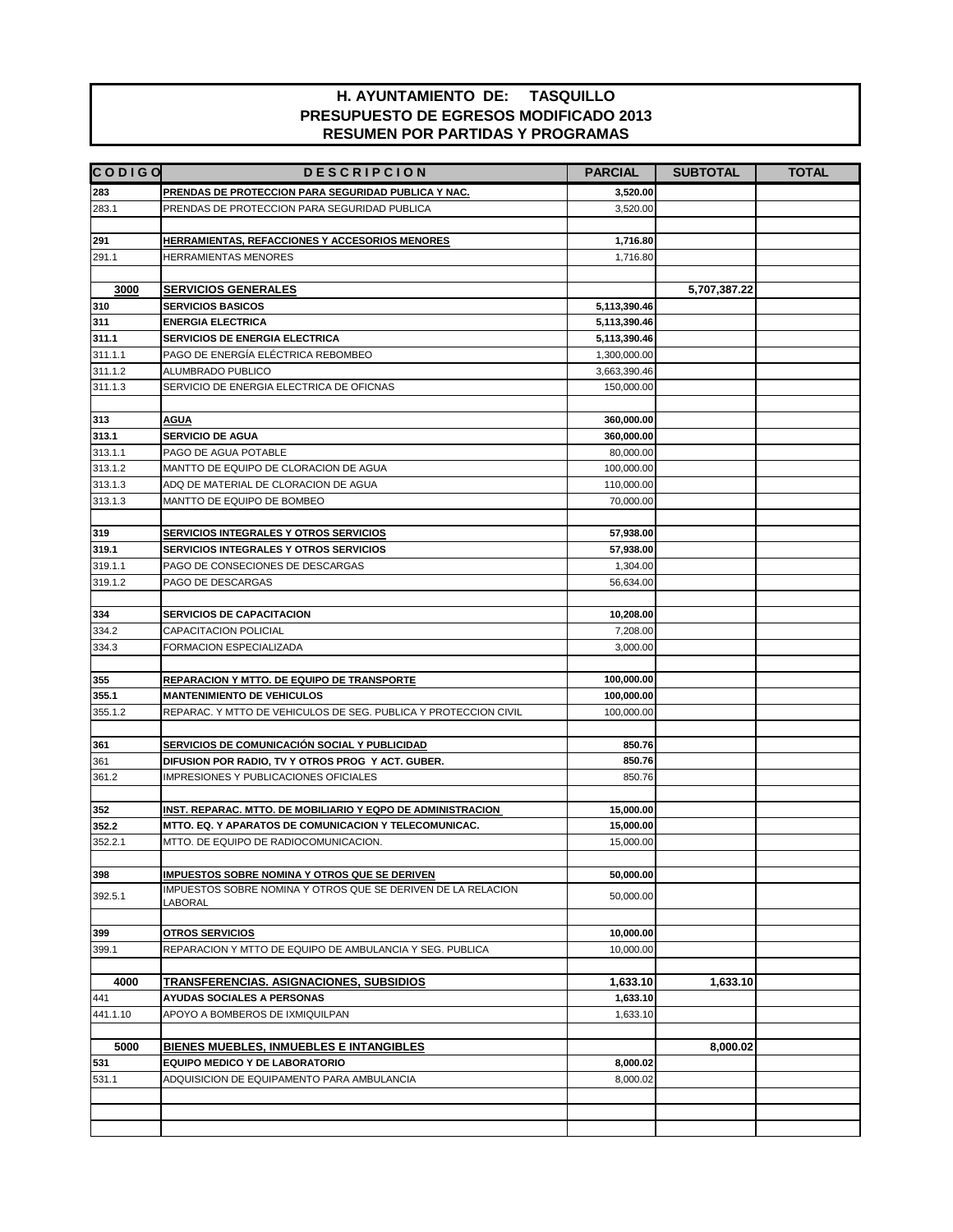| <b>CODIGO</b> | <b>DESCRIPCION</b>                                                             | <b>PARCIAL</b> | <b>SUBTOTAL</b> | <b>TOTAL</b> |
|---------------|--------------------------------------------------------------------------------|----------------|-----------------|--------------|
|               | <b>FONDO DE FISCALIZACIÓN</b>                                                  |                |                 | 58,236.00    |
| 3000          | <b>SERVICIOS GENERALES</b>                                                     |                | 8,937.38        |              |
| 361           | DIFUSION POR RADIO, TV. Y OTROS DE ACTIVIDADES GUB.                            | 8,937.38       |                 |              |
| 361.1         | DIFUSION DE PROGRAMAS Y ACTIVIDADES GUBERNAM.                                  | 1,632.00       |                 |              |
| 361.2         | <b>IMPRESIONES Y PUBLICACIONES OFICIALES</b>                                   | 7,305.38       |                 |              |
|               |                                                                                |                |                 |              |
| 5000          | <b>BIENES MUEBLES, INMUEBLES E INTANGIBLES</b>                                 |                | 49,298.62       |              |
| 515.1         | <b>BIENES INFORMATICOS</b>                                                     | 49,298.62      |                 |              |
| 515.1.1       | ADQUISICION DE EQUIPO DE COMPUTO                                               | 9,298.62       |                 |              |
| 515.1.2       | ADQUISICION DE SOFTWARE DE SISTEMA DE CONTABILIDAD                             | 40,000.00      |                 |              |
|               | <b>FEIEF 2011</b>                                                              |                |                 | 351,787.00   |
|               |                                                                                |                |                 |              |
| 3000          | <b>SERVICIOS GENERALES</b>                                                     |                | 351,787.00      |              |
| 310           | <b>SERVICIOS BASICOS</b>                                                       | 95,063.00      |                 |              |
| 311           | <b>ENERGIA ELECTRICA</b>                                                       | 87,392.00      |                 |              |
| 311.1         | <b>SERVICIOS DE ENERGIA ELECTRICA</b>                                          | 87,392.00      |                 |              |
| 311.1.2       | ALUMBRADO PUBLICO                                                              | 87,392.00      |                 |              |
| 313           | <u>AGUA</u>                                                                    | 7,671.00       |                 |              |
| 313.1         | <b>SERVICIO DE AGUA</b>                                                        | 7,671.00       |                 |              |
| 313.1.1       | PAGO DE AGUA POTABLE                                                           | 7,671.00       |                 |              |
|               |                                                                                |                |                 |              |
| 355           | <b>REPARACION Y MTTO DE EQUIPO DE TRANSPORTE</b>                               | 27,840.00      |                 |              |
| 355.2         | REPARACION MAYOR DE VEHICULOS                                                  | 27,840.00      |                 |              |
| 357           | INST. REPARAC. MTTO DE MAQ. OTROS EQUI Y HERRA.                                | 173,884.00     |                 |              |
| 357.1         | MTTO DE MAQUINARIA Y EQUIPOS                                                   | 90,364.00      |                 |              |
| 357.2         | MANTENIMIENTO E INSTALACION DE EQUIPO Y HERRAMENTA PARA SUMINISTRO             | 83,520.00      |                 |              |
| 5000          | <b>MAQUINARIA, OTROS EQUIPOS Y HERRAMIENTAS</b>                                |                | 55,000.00       |              |
| 565           | EQUIPO DE COMUNICACIÓN Y TELECOMUNICACION                                      | 55,000.00      |                 |              |
| 565.1         | EQUIPOS Y APARATOS DE COMUNICACIÓN Y TELECOMUNICACION                          | 55,000.00      |                 |              |
|               |                                                                                |                |                 |              |
|               | <b>FOCOM</b>                                                                   |                |                 | 64,823.50    |
| 3000          | <b>SERVICIOS GENERALES</b>                                                     |                | 64,823.50       |              |
| 351           | <b>CONSERVACION Y MANTENIMIENTO MENOR DE INMUEBLES</b>                         | 64,823.50      |                 |              |
| 351.1         | <b>CONSERVACION Y MANTENIMIENTO MENOR DE INMUEBLES</b>                         | 64,823.50      |                 |              |
| 351.1.3       | REHABILITACION Y MTTO. DEL RELLENO SANITARIO                                   | 64,823.50      |                 |              |
|               |                                                                                |                |                 |              |
|               | <b>AEE (IMM, PROYECTO CDI)</b>                                                 |                |                 | 300,000.00   |
| 2000          | <b>MATERIALES Y SUMINISTROS</b>                                                | 11,293.71      | 11,293.71       |              |
| 211           | MATERIALES, UTILES Y EQUIPOS MENORES DE OFICINA                                | 10,913.71      |                 |              |
| 211.1         | <b>MATERIALES DE OFICINA</b>                                                   | 5,370.00       |                 |              |
| 211.1.1       | PAGO DE PAPELERIA Y ARTICULOS DE ESCRITORIO                                    | 5,370.00       |                 |              |
| 211.2         | <b>GASTOS DE OFICINA</b>                                                       | 773.71         |                 |              |
| 211.2.1       | ADQUISICION DE BIENES DE CONSUMO                                               | 773.71         |                 |              |
| 214           | MATERIALES, UTILES Y EQUIPOS MENORES DE TECNOLOGIA DE LA<br><b>INFORMACION</b> | 380.00         |                 |              |
| 214.1         | MATERIALES PARA BIENES INFORMATICOS                                            | 380.00         |                 |              |
| 217           | MATERIAL Y UTILES DE ENSEÑANZA                                                 | 4,770.00       |                 |              |
| 217.1         | MATERIAL DIDACTICO                                                             | 4,770.00       |                 |              |
|               |                                                                                |                |                 |              |
| 3000          | <b>SERVICIOS GENERALES</b>                                                     | 221,277.89     | 221,277.89      |              |
| 320           | SERVICIO DE ARRENDAMIENTO                                                      | 55,277.89      |                 |              |